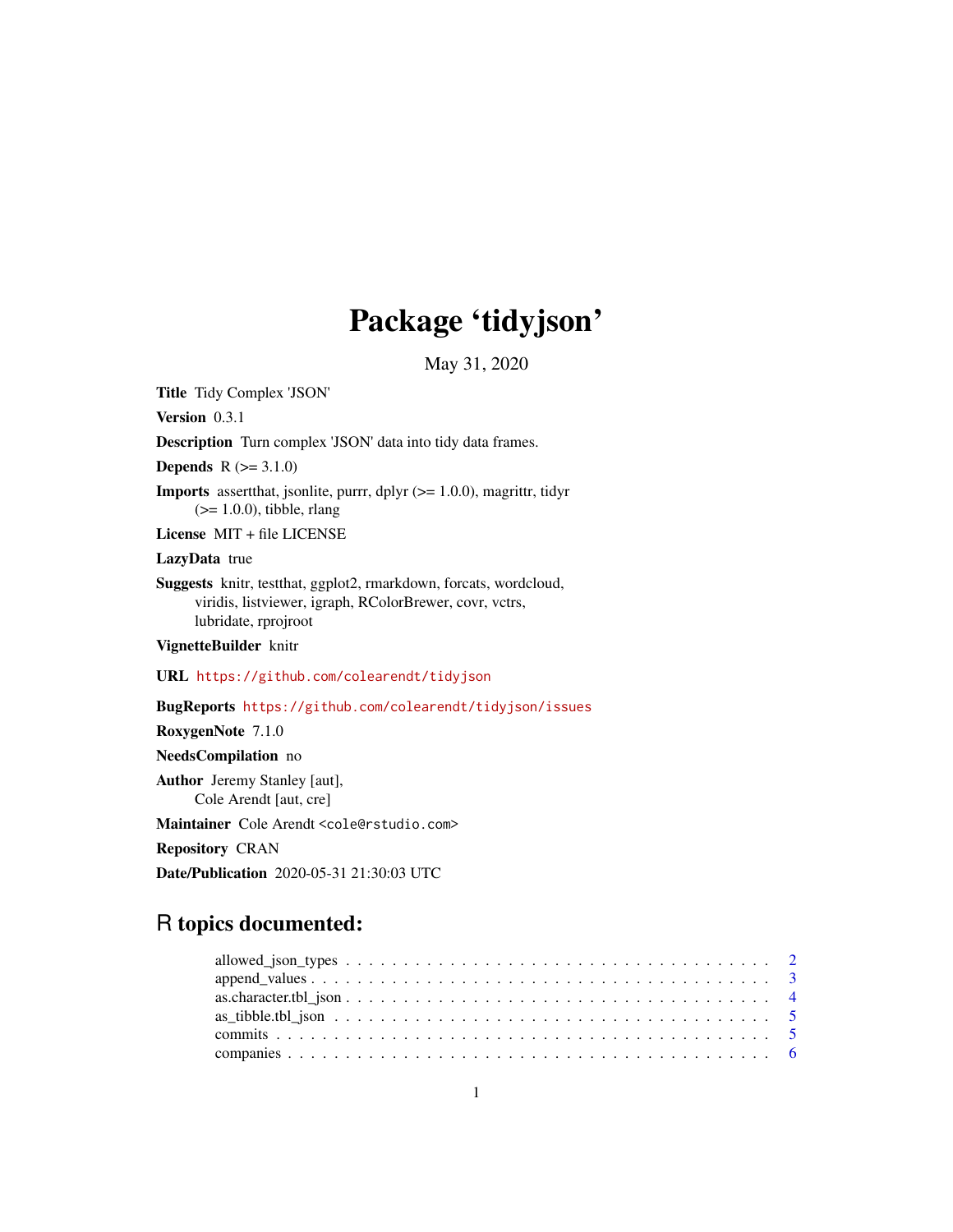<span id="page-1-0"></span>

|       | $\frac{\text{r}}{\text{r}}$ = $\frac{\text{r}}{\text{r}}$ = $\frac{\text{r}}{\text{r}}$ = $\frac{\text{r}}{\text{r}}$ = $\frac{\text{r}}{\text{r}}$ = $\frac{\text{r}}{\text{r}}$ = $\frac{\text{r}}{\text{r}}$ = $\frac{\text{r}}{\text{r}}$ = $\frac{\text{r}}{\text{r}}$ = $\frac{\text{r}}{\text{r}}$ = $\frac{\text{r}}{\text{r}}$ = $\frac{\text{r}}{\text{r}}$ = $\frac{\text{r}}{\text{r}}$ = |    |
|-------|-------------------------------------------------------------------------------------------------------------------------------------------------------------------------------------------------------------------------------------------------------------------------------------------------------------------------------------------------------------------------------------------------------|----|
|       |                                                                                                                                                                                                                                                                                                                                                                                                       |    |
|       |                                                                                                                                                                                                                                                                                                                                                                                                       |    |
|       |                                                                                                                                                                                                                                                                                                                                                                                                       |    |
|       |                                                                                                                                                                                                                                                                                                                                                                                                       |    |
|       |                                                                                                                                                                                                                                                                                                                                                                                                       |    |
|       |                                                                                                                                                                                                                                                                                                                                                                                                       |    |
|       |                                                                                                                                                                                                                                                                                                                                                                                                       |    |
|       |                                                                                                                                                                                                                                                                                                                                                                                                       |    |
|       |                                                                                                                                                                                                                                                                                                                                                                                                       |    |
|       |                                                                                                                                                                                                                                                                                                                                                                                                       |    |
|       |                                                                                                                                                                                                                                                                                                                                                                                                       |    |
|       |                                                                                                                                                                                                                                                                                                                                                                                                       |    |
|       |                                                                                                                                                                                                                                                                                                                                                                                                       |    |
|       |                                                                                                                                                                                                                                                                                                                                                                                                       |    |
| Index |                                                                                                                                                                                                                                                                                                                                                                                                       | 30 |

allowed\_json\_types *Fundamental JSON types from http://json.org/, where I collapse 'true' and 'false' into 'logical'*

## Description

Fundamental JSON types from http://json.org/, where I collapse 'true' and 'false' into 'logical'

## Usage

allowed\_json\_types

## Format

An object of class character of length 6.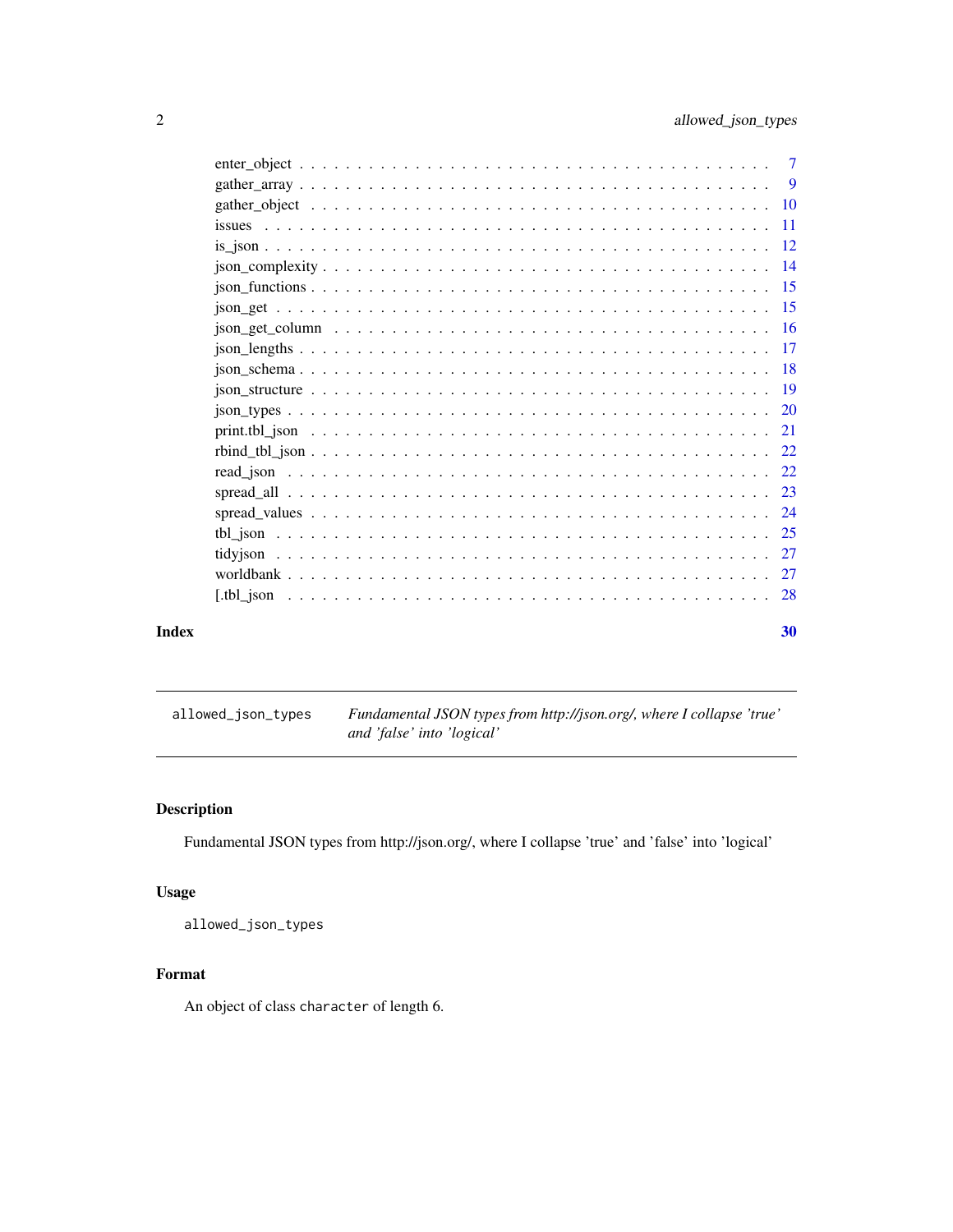<span id="page-2-1"></span><span id="page-2-0"></span>The append\_values functions let you take any scalar JSON values of a given type ("string", "number", "logical") and add them as a new column named column.name. This is particularly useful after using [gather\\_object](#page-9-1) to gather an object.

#### Usage

```
append\_values\_string(x, column.name = type, force = TRUE, recursive = FALSE)append_values_number(.x, column.name = type, force = TRUE, recursive = FALSE)
append_values_logical(.x, column.name = type, force = TRUE, recursive = FALSE)
```
## Arguments

| $\cdot$ X   | a json string or tbl_json object                                                                                                                                                              |
|-------------|-----------------------------------------------------------------------------------------------------------------------------------------------------------------------------------------------|
| column.name | the name of the column to append values as                                                                                                                                                    |
| force       | should values be coerced to the appropriate type when possible, otherwise, types<br>are checked first (requires more memory)                                                                  |
| recursive   | logical indicating whether to recurisvely extract a single value from a nested ob-<br>ject. Only used when $force = TRUE$ . If $force = FALSE$ , and $recursive = TRUE$ ,<br>throws an error. |

#### Details

Any values that can not be converted to the specified will be NA in the resulting column. This includes other scalar types (e.g., numbers or logicals if you are using append\_values\_string) and \*also\* any rows where the JSON is NULL or an object or array.

Note that the append\_values functions do not alter the JSON attribute of the tbl\_json object in any way.

## Value

a [tbl\\_json](#page-24-1) object

#### See Also

[gather\\_object](#page-9-1) to gather an object first, [spread\\_all](#page-22-1) to spread values into new columns, [json\\_get\\_column](#page-15-1)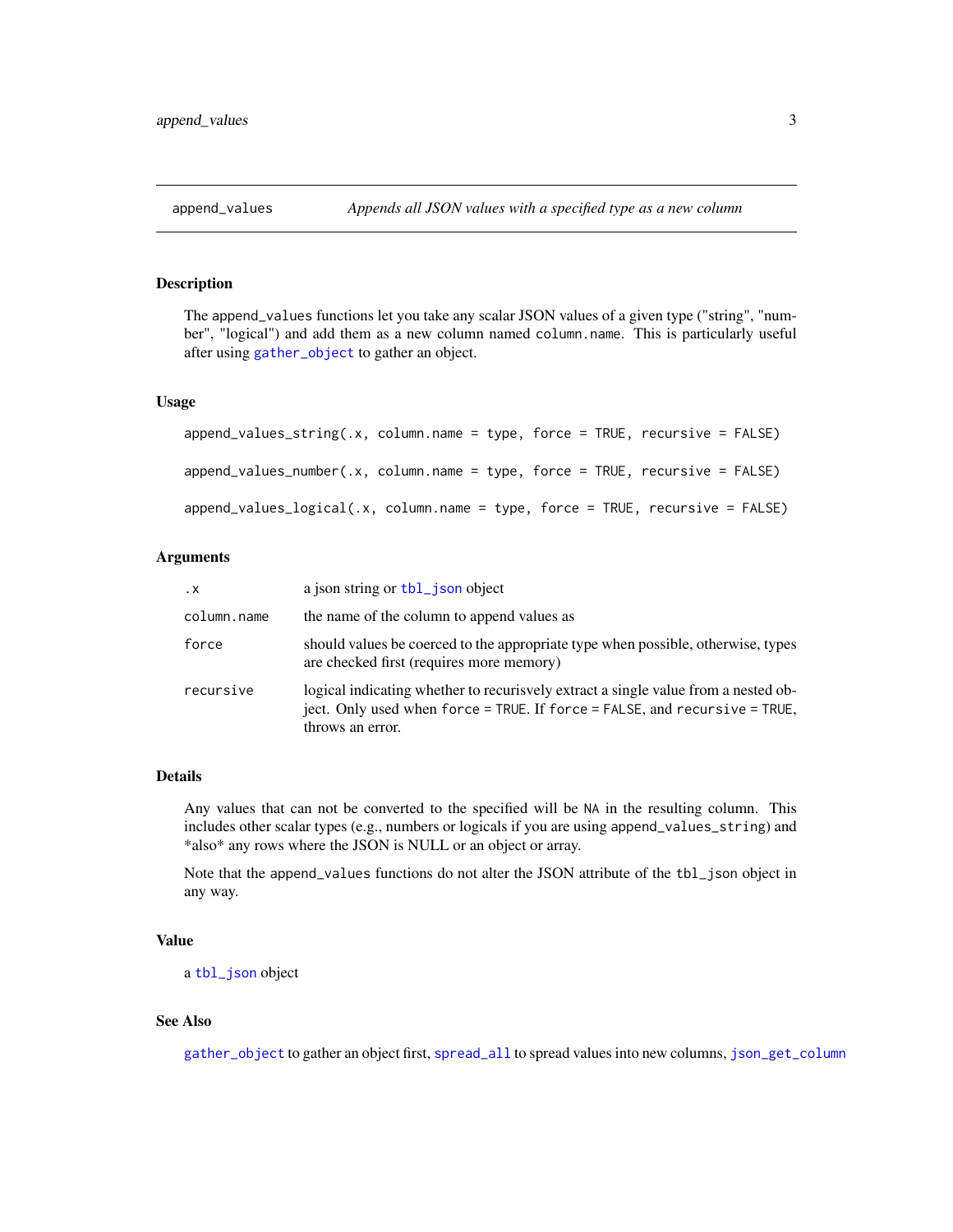## Examples

```
# Stack names
'{"first": "bob", "last": "jones"}' %>%
 gather_object %>%
 append_values_string
# This is most useful when data is stored in name-value pairs
# For example, tags in recipes:
recipes <- c('{"name": "pie", "tags": {"apple": 10, "pie": 2, "flour": 5}}',
             '{"name": "cookie", "tags": {"chocolate": 2, "cookie": 1}}')
recipes %>%
 spread_values(name = jstring(name)) %>%
 enter_object(tags) %>%
 gather_object("tag") %>%
 append_values_number("count")
```
as.character.tbl\_json *Convert the JSON in an tbl\_json object back to a JSON string*

## Description

Convert the JSON in an tbl\_json object back to a JSON string

## Usage

```
## S3 method for class 'tbl_json'
as.character(x, ...)
```
#### Arguments

| x                       | a tbl_json object               |
|-------------------------|---------------------------------|
| $\cdot$ $\cdot$ $\cdot$ | not used (map_chr used instead) |

## Value

a character vector of formatted JSON

<span id="page-3-0"></span>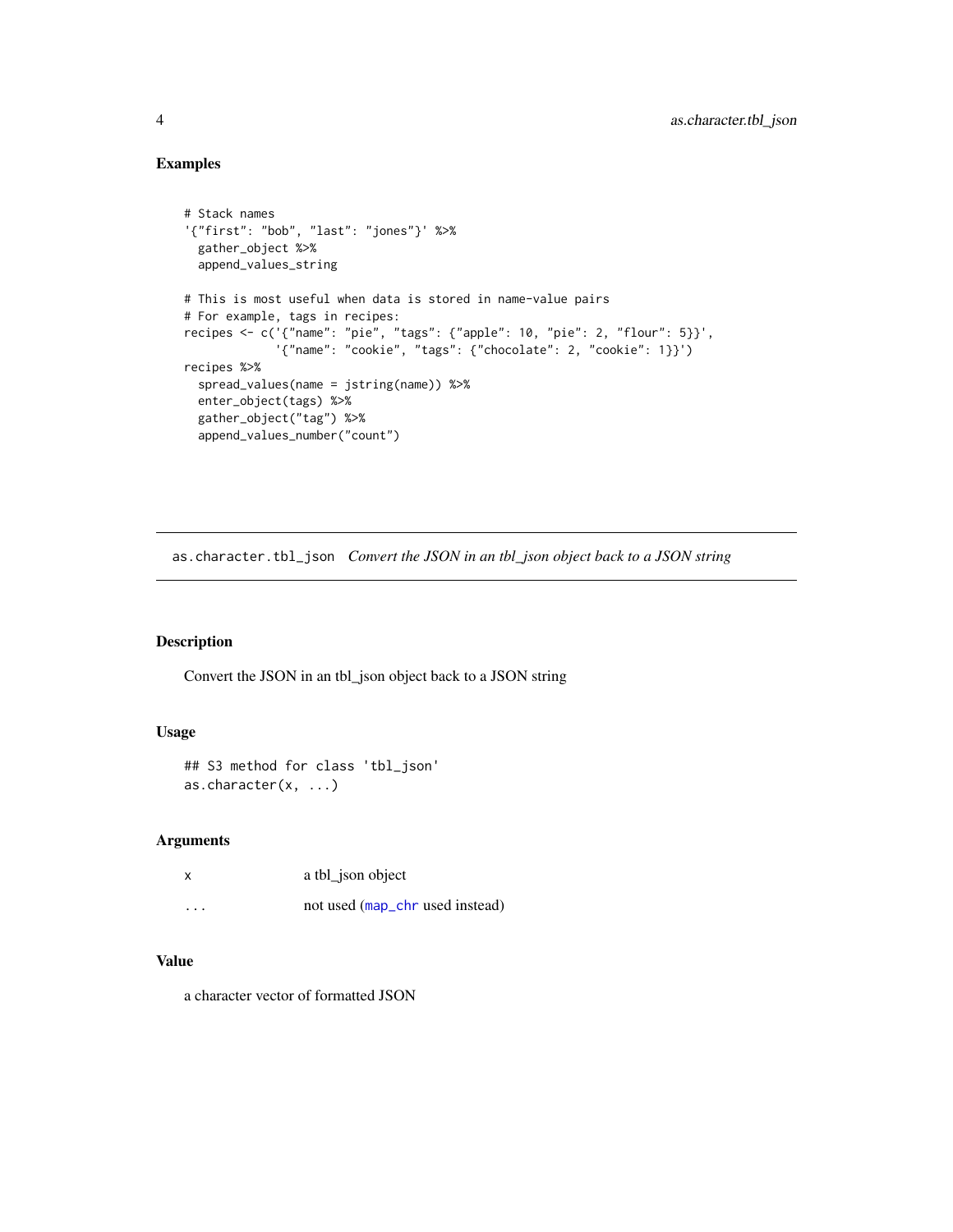<span id="page-4-0"></span>Drops the JSON attribute and the tbl\_json class, so that we are back to a pure tbl\_df. Useful for some internals. Also useful when you are done processing the JSON portion of your data and are ready to move on to other tools.

#### Usage

```
## S3 method for class 'tbl_json'
as\_tibble(x, \ldots)
```
as\_data\_frame.tbl\_json(x, ...)

## Arguments

| X        | a tbl_json object     |
|----------|-----------------------|
| $\cdots$ | additional parameters |

## Details

Note that as.tbl calls tbl\_df under the covers, which in turn calls as\_tibble. As a result, this should take care of all cases.

## Value

a tbl\_df object (with no tbl\_json component)

commits *Commit data for the dplyr repo from github API*

#### Description

Commit data for the dplyr repo from github API

## Usage

commits

## Format

**JSON**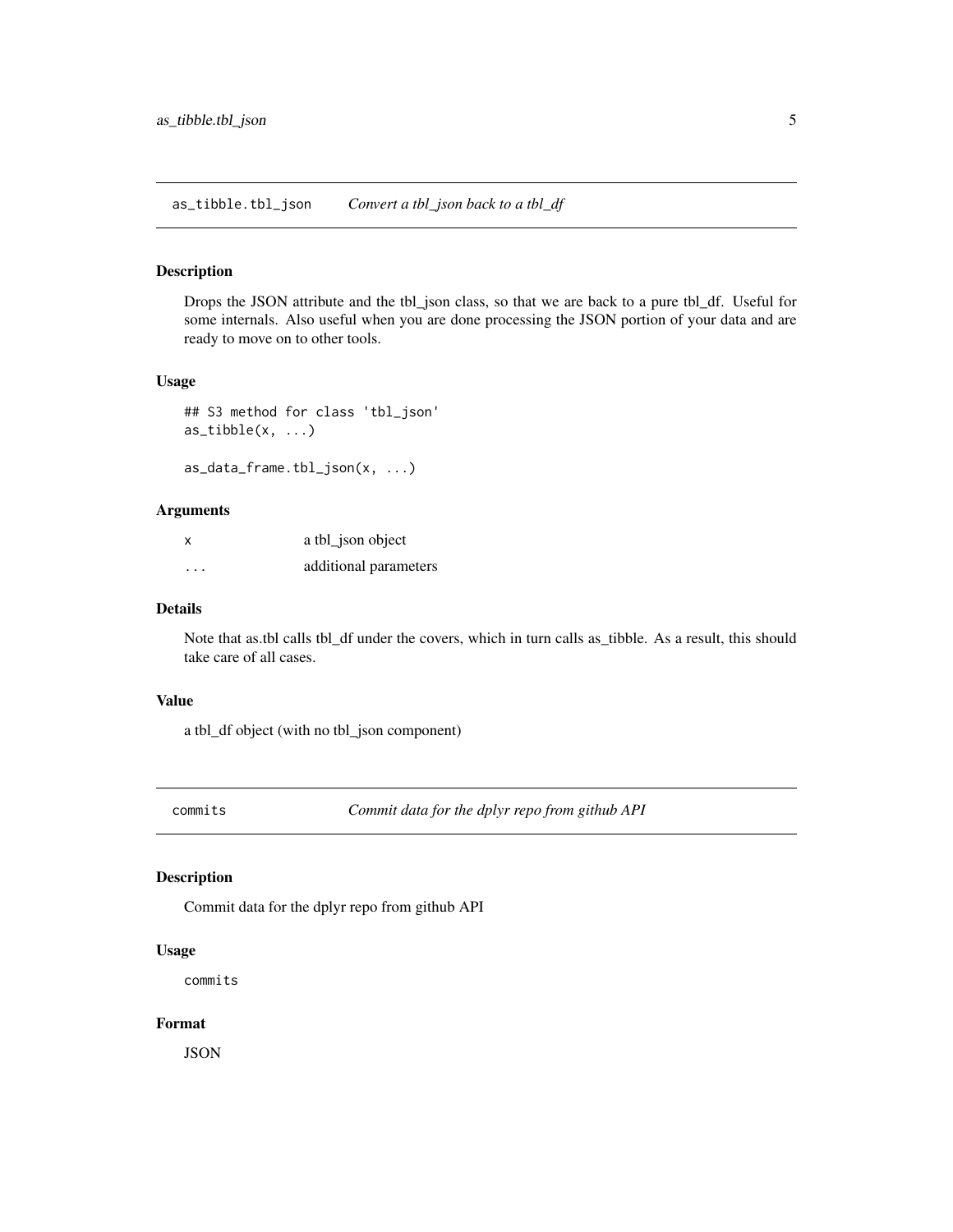## <span id="page-5-0"></span>6 companies

## Examples

```
library(dplyr)
# Commits is a long character string
commits %>% nchar
# Let's make it a tbl_json object
commits %>% as.tbl_json
# It begins as an array, so let's gather that
commits %>% gather_array
# Now let's spread all the top level values
commits %>% gather_array %>% spread_all %>% glimpse
# Are there any top level objects or arrays?
commits %>% gather_array %>% gather_object %>% json_types %>%
  count(name, type)
# Let's look at the parents array
commits %>% gather_array("commit") %>%
  enter_object(parents) %>% gather_array("parent") %>%
  spread_all %>% glimpse
```
companies *Startup company information for 1,000 companies*

#### Description

From: http://jsonstudio.com/resources/

#### Usage

companies

## Format

JSON

## Examples

```
library(dplyr)
```
# Companies is a long character vector companies %>% str

# Work with a small sample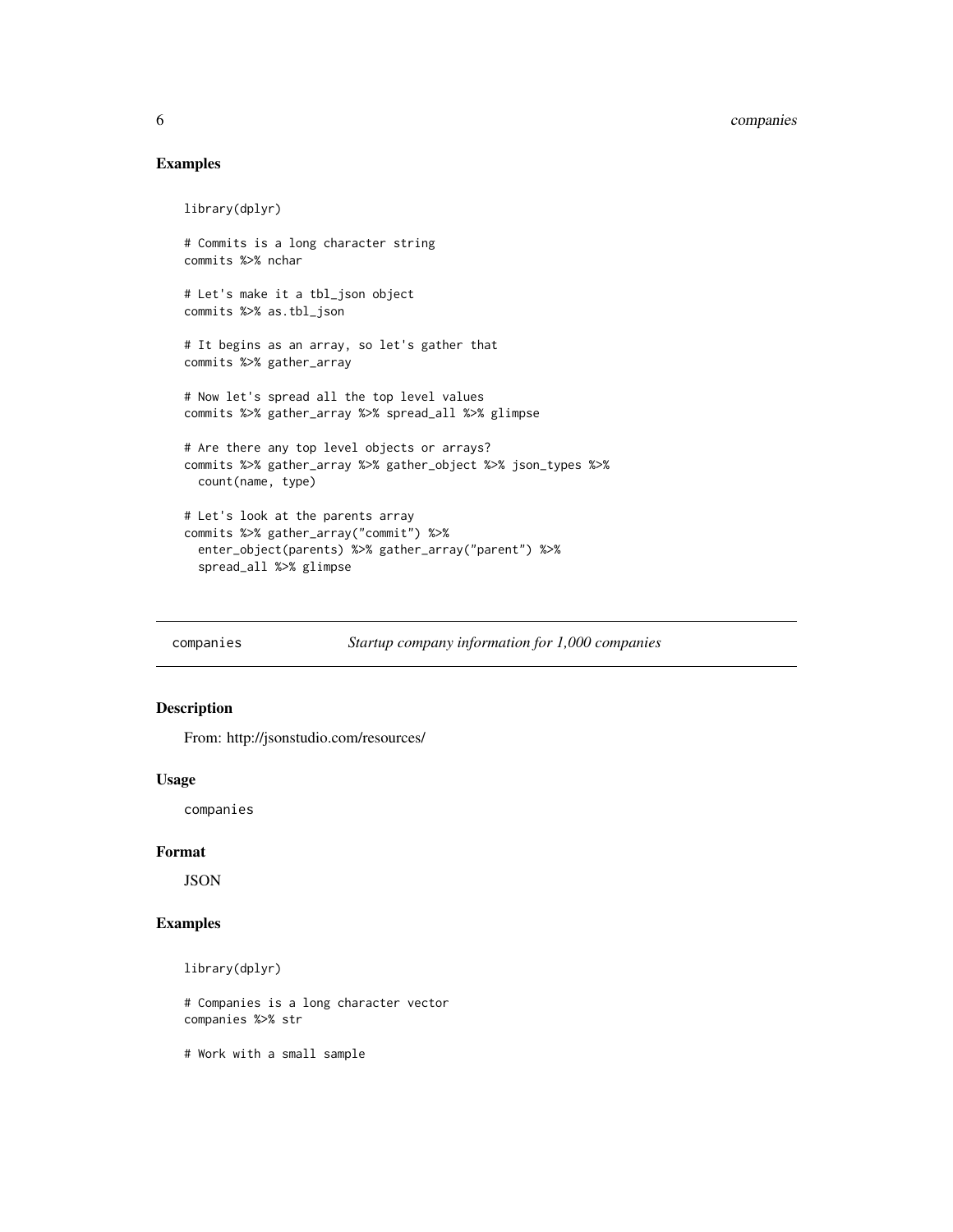## <span id="page-6-0"></span>enter\_object 7

```
co_samp <- companies[1:5]
# Gather top level values and glimpse
co_samp %>% spread_all %>% glimpse
# Get the key employees data for the first 100 companies
key_employees <- companies[1:100] %>%
  spread_all %>%
  select(name) %>%
  enter_object(relationships) %>%
  gather_array() %>%
  spread_all
key_employees %>% glimpse
# Show the top 10 titles
key_employees %>%
  filter(!is_past) %>%
  count(title) %>%
  arrange(desc(n)) %>%
  top_n(10)
```
<span id="page-6-1"></span>enter\_object *Enter into a specific object and discard all other JSON data*

#### Description

When manipulating a JSON object, enter\_object lets you navigate to a specific value of the object by referencing it's name. JSON can contain nested objects, and you can pass in more than one character string into enter\_object to navigate through multiple objects simultaneously.

#### Usage

```
enter_object(.x, ...)
```
#### Arguments

| . х      | a json string or tbl json object                                                                                  |
|----------|-------------------------------------------------------------------------------------------------------------------|
| $\cdots$ | a quoted or unquoted sequence of strings designating the object name or se-<br>quences of names you wish to enter |

## Details

After using enter\_object, all further tidyjson calls happen inside the referenced object (all other JSON data outside the object is discarded). If the object doesn't exist for a given row / index, then that row will be discarded.

In pipelines, enter\_object is often preceded by gather\_object and followed by gather\_array if the value is an array, or spread\_all if the value is an object.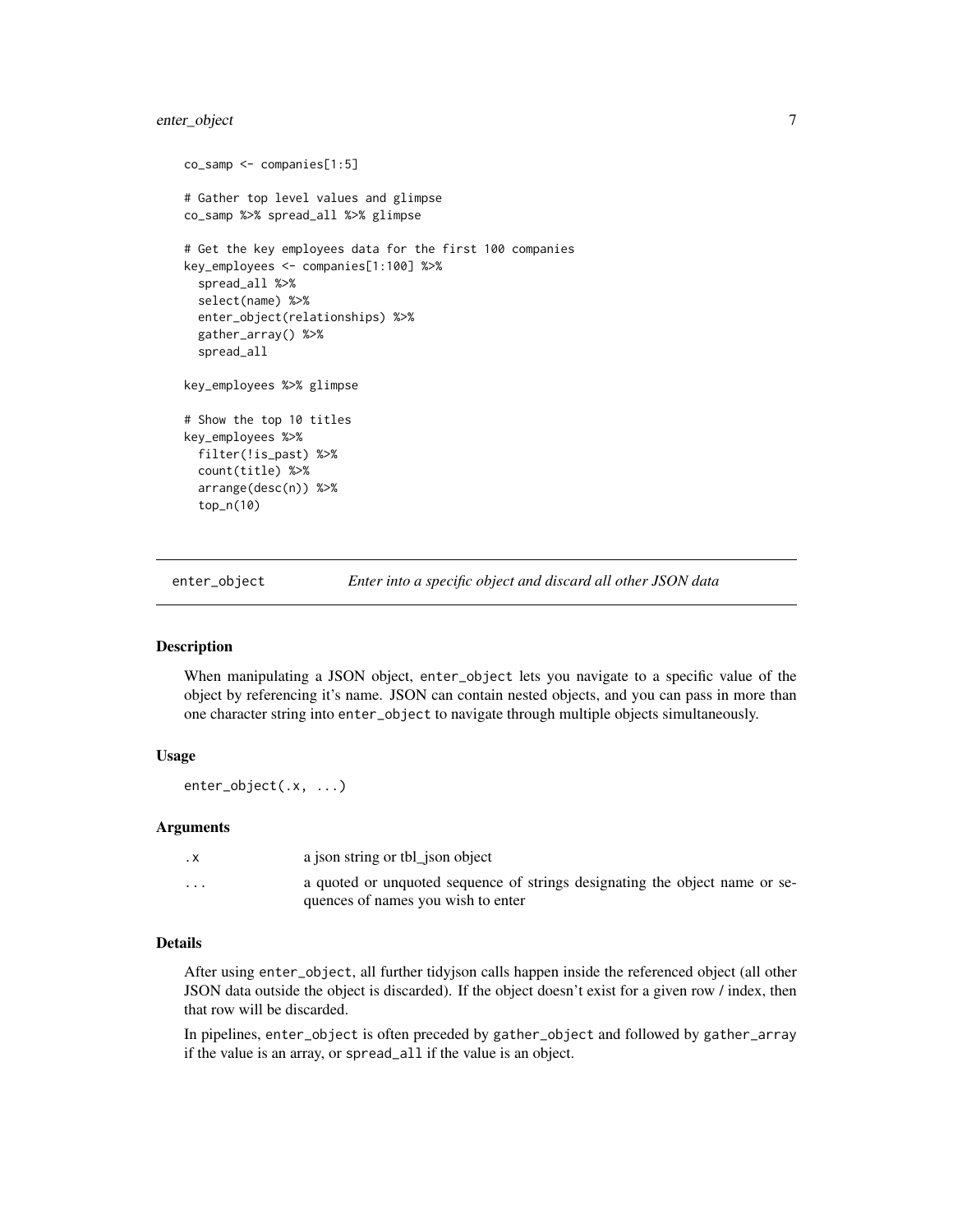#### <span id="page-7-0"></span>Value

a [tbl\\_json](#page-24-1) object

#### See Also

[gather\\_object](#page-9-1) to find sub-objects that could be entered into, [gather\\_array](#page-8-1) to gather an array in an object and [spread\\_all](#page-22-1) or [spread\\_values](#page-23-1) to spread values in an object.

```
# Let's start with a simple example of parents and children
json <- c('{"parent": "bob", "children": ["sally", "george"]}',
          '{"parent": "fred", "children": ["billy"]}',
          '{"parent": "anne"}')
# We can see the names and types in each
json %>% gather_object %>% json_types
# Let's capture the parent first and then enter in the children object
json %>% spread_all %>% enter_object(children)
# Also works with quotes
json %>% spread_all %>% enter_object("children")
# Notice that "anne" was discarded, as she has no children
# We can now use gather array to stack the array
json %>% spread_all %>% enter_object(children) %>%
 gather_array("child.num")
# And append_values_string to add the children names
json %>% spread_all %>% enter_object(children) %>%
 gather_array("child.num") %>%
 append_values_string("child")
# The path can be comma delimited to go deep into a nested object
json <- '{"name": "bob", "attributes": {"age": 32, "gender": "male"}}'
json %>% enter_object(attributes, age)
# A more realistc example with companies data
library(dplyr)
companies %>%
 enter_object(acquisitions) %>%
 gather_array %>%
 spread_all %>%
 glimpse
```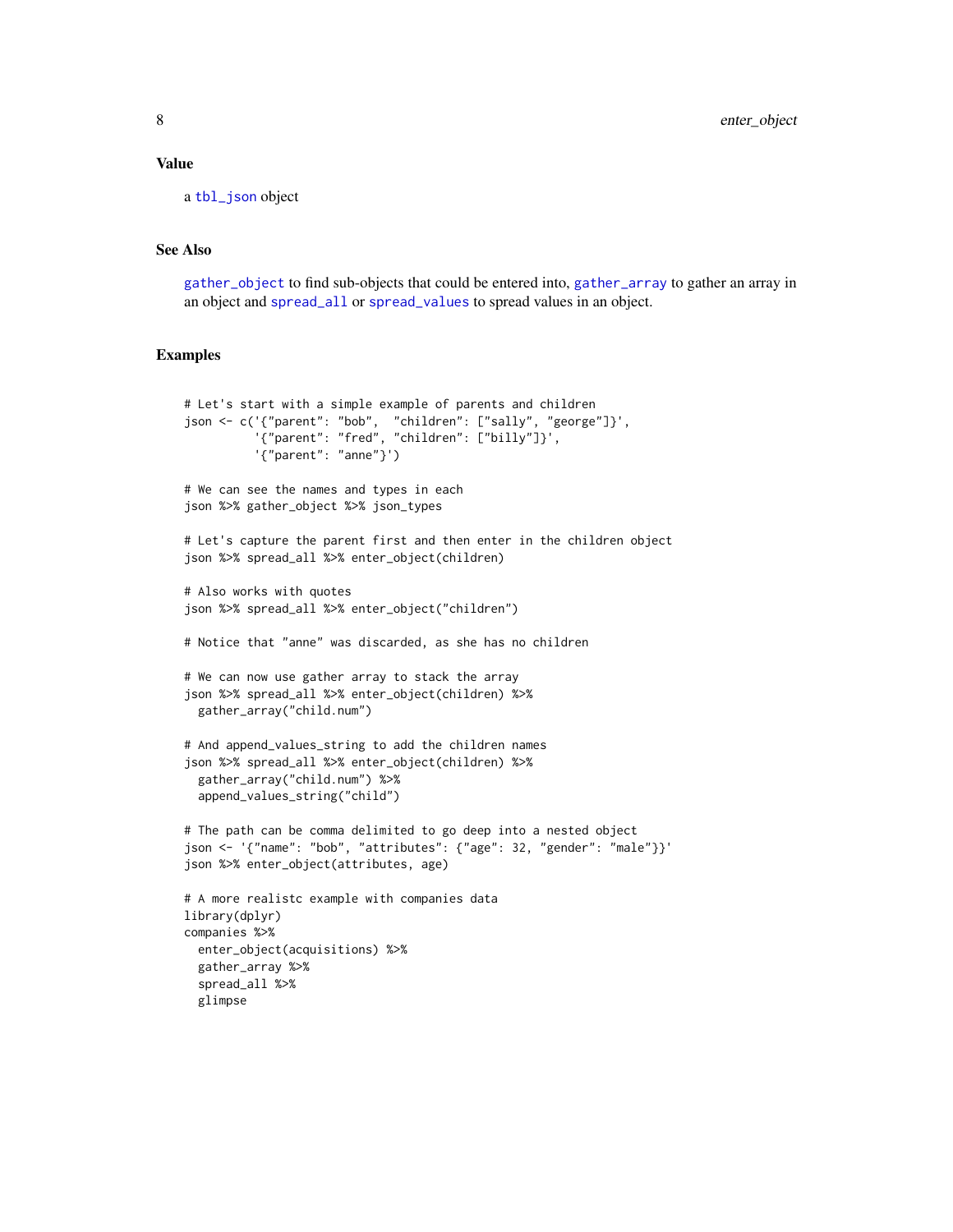<span id="page-8-1"></span><span id="page-8-0"></span>gather\_array collapses a JSON array into index-value pairs, creating a new column 'array.index' to store the index of the array, and storing values in the 'JSON' attribute for further tidyjson manipulation. All other columns are duplicated as necessary. This allows you to access the values of the array just like [gather\\_object](#page-9-1) lets you access the values of an object.

#### Usage

```
gather_array(.x, column.name = default.column.name)
```
#### Arguments

| $\cdot$ X   | a json string or tbl_json object whose JSON attribute should always be an array |
|-------------|---------------------------------------------------------------------------------|
| column.name | the name to give to the array index column created                              |

#### Details

JSON arrays can be simple vectors (fixed or varying length number, string or logical vectors with or without null values). But they also often contain lists of other objects (like a list of purchases for a user). Thus, the best analogy in R for a JSON array is an unnamed list.

gather\_array is often preceded by [enter\\_object](#page-6-1) when the array is nested under a JSON object, and is often followed by [gather\\_object](#page-9-1) or [enter\\_object](#page-6-1) if the array values are objects, or by [append\\_values](#page-2-1) to append all scalar values as a new column or [json\\_types](#page-19-1) to determine the types of the array elements (JSON does not guarantee they are the same type).

#### Value

a [tbl\\_json](#page-24-1) object

#### See Also

[gather\\_object](#page-9-1) to gather a JSON object, [enter\\_object](#page-6-1) to enter into an object, [gather](#page-0-0) to gather name-value pairs in a data frame

```
# A simple character array example
json <- '["a", "b", "c"]'
# Check that this is an array
json %>% json_types
```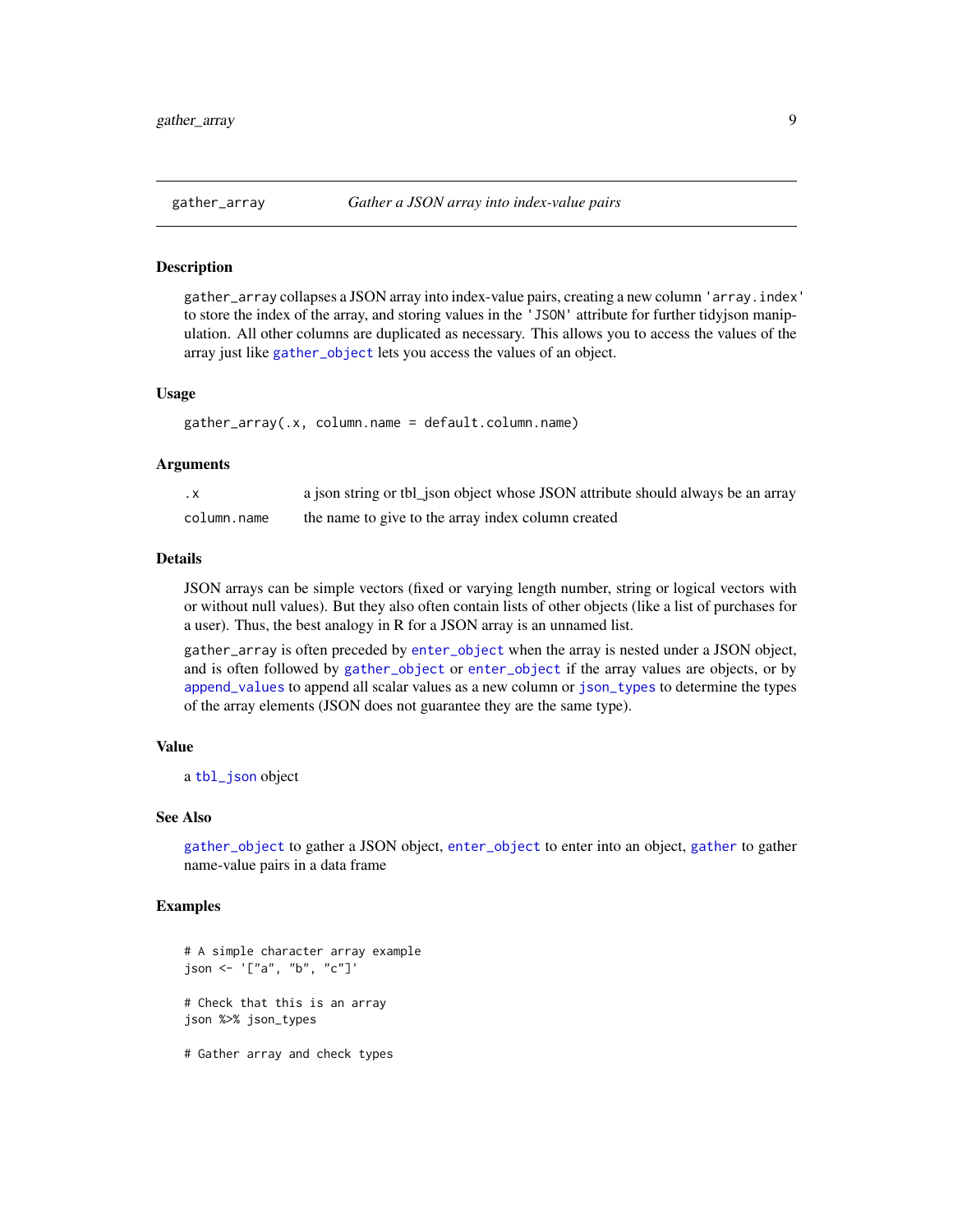```
json %>% gather_array %>% json_types
# Extract string values
json %>% gather_array %>% append_values_string
# A more complex mixed type example
json <- '["a", 1, true, null, {"name": "value"}]'
# Then we can use the column.name argument to change the name column
json %>% gather_array %>% json_types
# A nested array
json <- '[["a", "b", "c"], ["a", "d"], ["b", "c"]]'
# Extract both levels
json %>% gather_array("index.1") %>% gather_array("index.2") %>%
 append_values_string
# Some JSON begins as an array
commits %>% gather_array
# We can use spread_all to capture all values
# (recursive = FALSE to limit to the top level object)
library(dplyr)
commits %>% gather_array %>% spread_all(recursive = FALSE) %>% glimpse
```
<span id="page-9-1"></span>gather\_object *Gather a JSON object into name-value pairs*

## Description

gather\_object collapses a JSON object into name-value pairs, creating a new column 'name' to store the pair names, and storing the values in the 'JSON' attribute for further tidyjson manipulation. All other columns are duplicated as necessary. This allows you to access the names of the object pairs just like [gather\\_array](#page-8-1) lets you access the values of an array.

#### Usage

```
gather_object(.x, column.name = default.column.name)
```
#### Arguments

| . X         | a JSON string or tbl_json object whose JSON attribute should always be an |
|-------------|---------------------------------------------------------------------------|
|             | object                                                                    |
| column.name | the name to give to the column of pair names created                      |

## Details

gather\_object is often followed by [enter\\_object](#page-6-1) to enter into a value that is an object, by [append\\_values](#page-2-1) to append all scalar values as a new column or [json\\_types](#page-19-1) to determine the types of the values.

<span id="page-9-0"></span>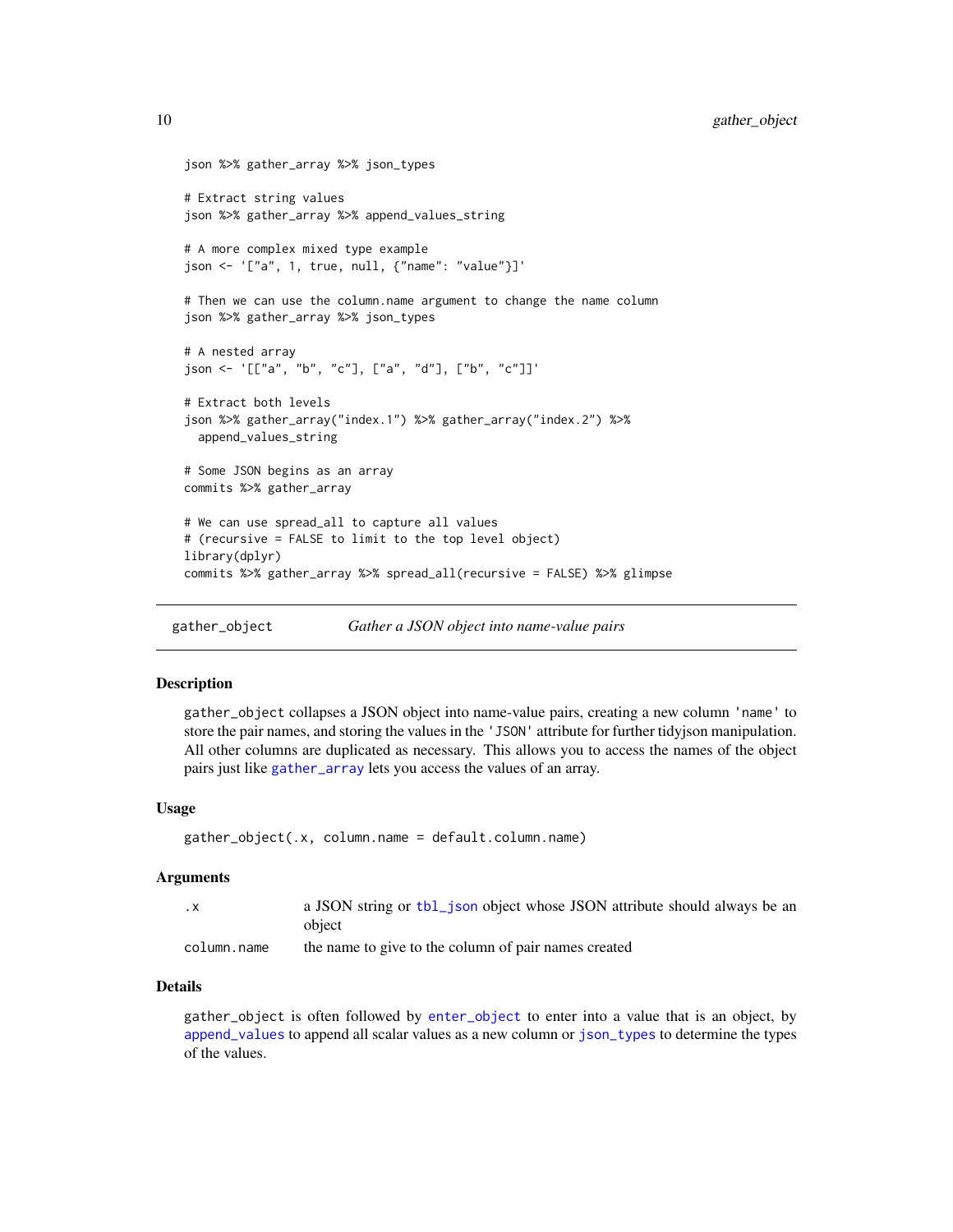#### <span id="page-10-0"></span>issues and the contract of the contract of the contract of the contract of the contract of the contract of the contract of the contract of the contract of the contract of the contract of the contract of the contract of the

#### Value

a [tbl\\_json](#page-24-1) object

#### See Also

[gather\\_array](#page-8-1) to gather a JSON array, [enter\\_object](#page-6-1) to enter into an object, [gather](#page-0-0) to gather name-value pairs in a data frame

#### Examples

```
# Let's start with a very simple example
json <- '{"name": "bob", "age": 32, "gender": "male"}'
# Check that this is an object
json %>% json_types
# Gather object and check types
json %>% gather_object %>% json_types
# Sometimes data is stored in object pair names
json <- '{"2014": 32, "2015": 56, "2016": 14}'
# Then we can use the column.name argument to change the column name
json %>% gather_object("year")
# We can also use append_values_number to capture the values, since they are
# all of the same type
json %>% gather_object("year") %>% append_values_number("count")
# This can even work with a more complex, nested example
json <- '{"2015": {"1": 10, "3": 1, "11": 5}, "2016": {"2": 3, "5": 15}}'
json %>% gather_object("year") %>% gather_object("month") %>%
  append_values_number("count")
# Most JSON starts out as an object (or an array of objects), and
# gather_object can be used to inspect the top level (or 2nd level) objects
library(dplyr)
worldbank %>% gather_object %>% json_types %>% count(name, type)
```
issues *Issue data for the dplyr repo from github API*

#### Description

Issue data for the dplyr repo from github API

#### Usage

issues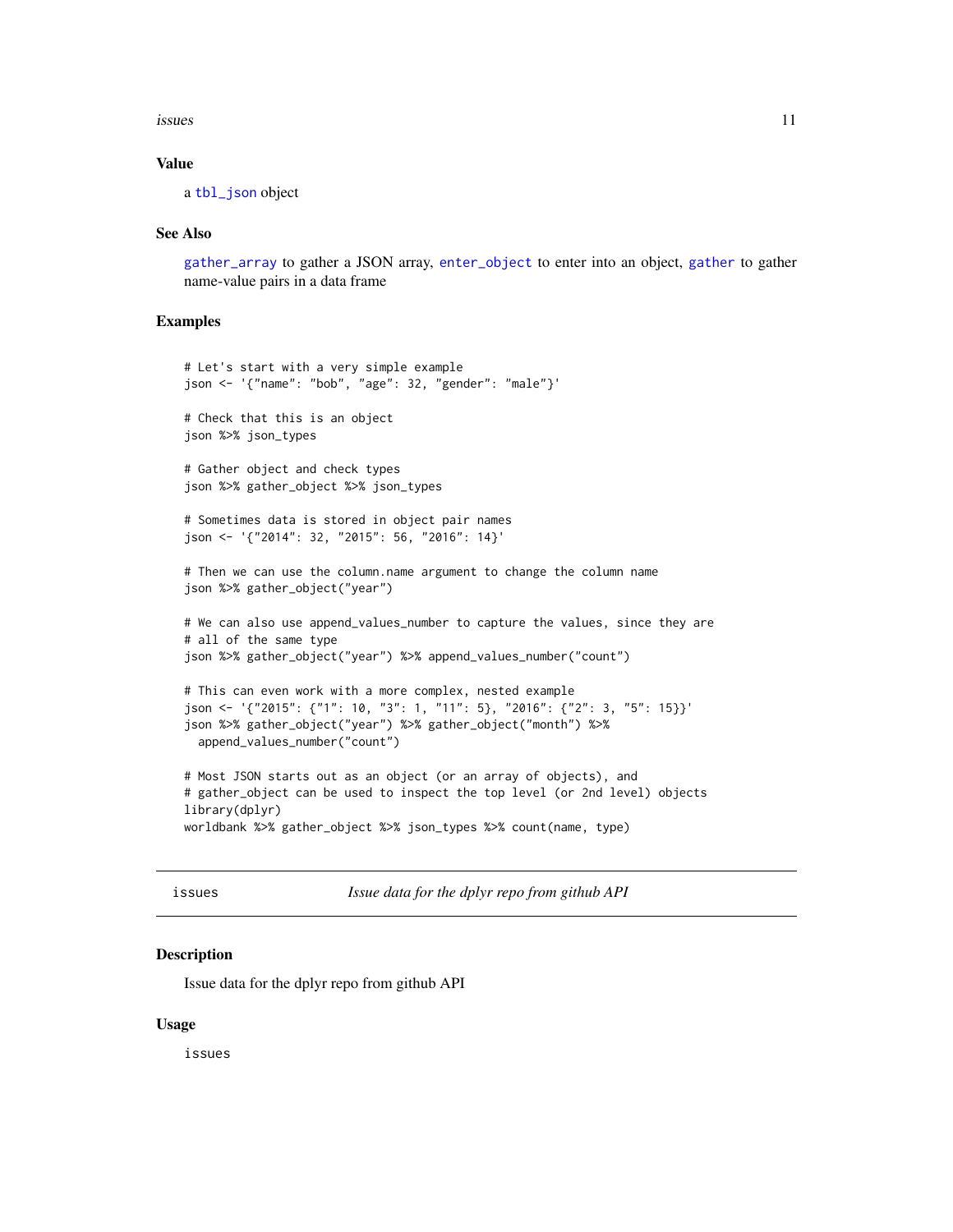12 is a set of the set of the set of the set of the set of the set of the set of the set of the set of the set of the set of the set of the set of the set of the set of the set of the set of the set of the set of the set o

#### Format

JSON

#### Examples

```
library(dplyr)
# issues is a long character string
nchar(issues)
# Let's make it a tbl_json object
issues %>% as.tbl_json
# It begins as an array, so let's gather that
issues %>% gather_array
# Now let's spread all the top level values
issues %>% gather_array %>% spread_all %>% glimpse
# Are there any top level objects or arrays?
issues %>% gather_array %>% gather_object %>% json_types %>%
  count(name, type) %>%
  filter(type %in% c("array", "object"))
# Count issues labels by name
labels <- issues %>%
  gather_array %>% \qquad \qquad \qquad # stack issues as "issue.num"
  spread_values(id = jnumber(id)) %>% # capture just issue id
  enter_object(labels) %>% # filter just those with labels
  gather_array("label.index") %>% # stack labels
  spread_all
labels %>% glimpse
# Count number of distinct issues each label appears in
labels %>%
  group_by(name) %>%
  summarize(num.issues = n_distinct(id))
```
is\_json *Predicates to test for specific JSON types in* [tbl\\_json](#page-24-1) *objects*

## Description

These functions are often useful with [filter](#page-0-0) to filter complex JSON by type before applying [gather\\_object](#page-9-1) or [gather\\_array](#page-8-1).

<span id="page-11-0"></span>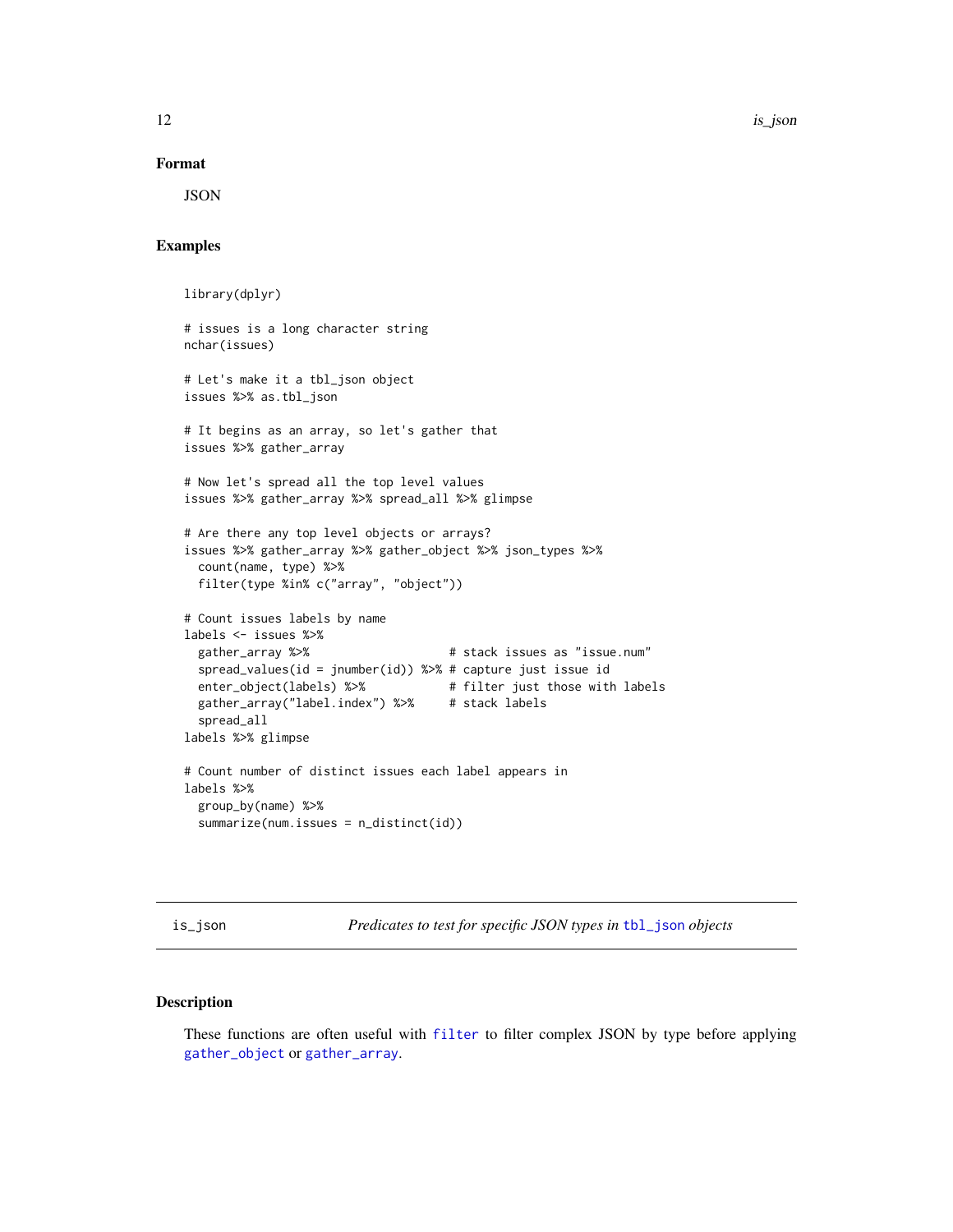<span id="page-12-0"></span>is\_json 13

## Usage

```
is_json_string(.x)
```

```
is_json_number(.x)
```

```
is_json_logical(.x)
```

```
is_json_null(.x)
```
- is\_json\_array(.x)
- is\_json\_object(.x)

is\_json\_scalar(.x)

#### Arguments

.x a json string or [tbl\\_json](#page-24-1) object

## Value

a logical vector

## See Also

[json\\_types](#page-19-1) for creating a new column to identify the type of every JSON document

```
# Test a simple example
json <- '[1, "string", true, [1, 2], {"name": "value"}, null]' %>% gather_array
json %>% is_json_number
json %>% is_json_array
json %>% is_json_scalar
# Use with filter
library(dplyr)
json %>% filter(is_json_object(.))
# Combine with filter in advance of using gather_array
companies[1:5] %>% gather_object %>% filter(is_json_array(.))
companies[1:5] %>% gather_object %>% filter(is_json_array(.)) %>%
 gather_array
# Combine with filter in advance of using gather_object
companies[1:5] %>% gather_object %>% filter(is_json_object(.))
companies[1:5] %>% gather_object %>% filter(is_json_object(.)) %>%
 gather_object("name2")
```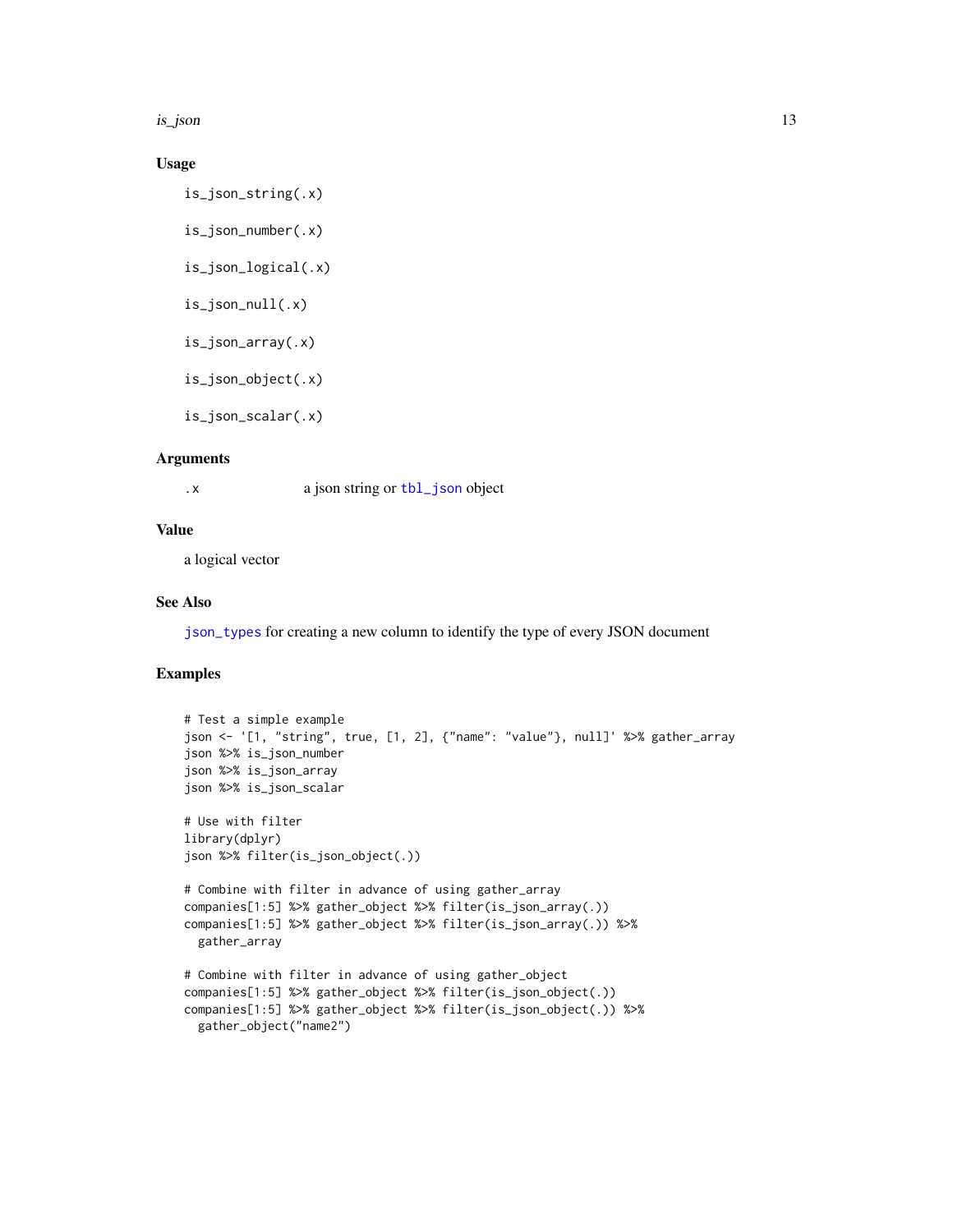When investigating complex JSON data it can be helpful to identify the complexity of deeply nested documents. The json\_complexity function adds a column (default name "complexity") that contains the 'complexity' of the JSON associated with each row. Essentially, every on-null scalar value is found in the object by recursively stripping away all objects or arrays, and the complexity is the count of these scalar values. Note that 'null' has complexity 0, as do empty objects and arrays.

#### Usage

```
json_complexity(.x, column.name = "complexity")
```
## Arguments

| . х         | a json string or tbl_json object          |
|-------------|-------------------------------------------|
| column.name | the name to specify for the length column |

#### Value

a [tbl\\_json](#page-24-1) object

## See Also

[json\\_lengths](#page-16-1) to compute the length of each value

```
# A simple example
json <- c('[1, 2, [3, 4]]', '{"k1": 1, "k2": [2, [3, 4]]}', '1', 'null')
# Complexity is larger than length for nested objects
json %>% json_lengths %>% json_complexity
# Worldbank has complexity ranging from 8 to 17
library(magrittr)
worldbank %>% json_complexity %$% table(complexity)
# Commits are much more regular
commits %>% gather_array %>% json_complexity %$% table(complexity)
```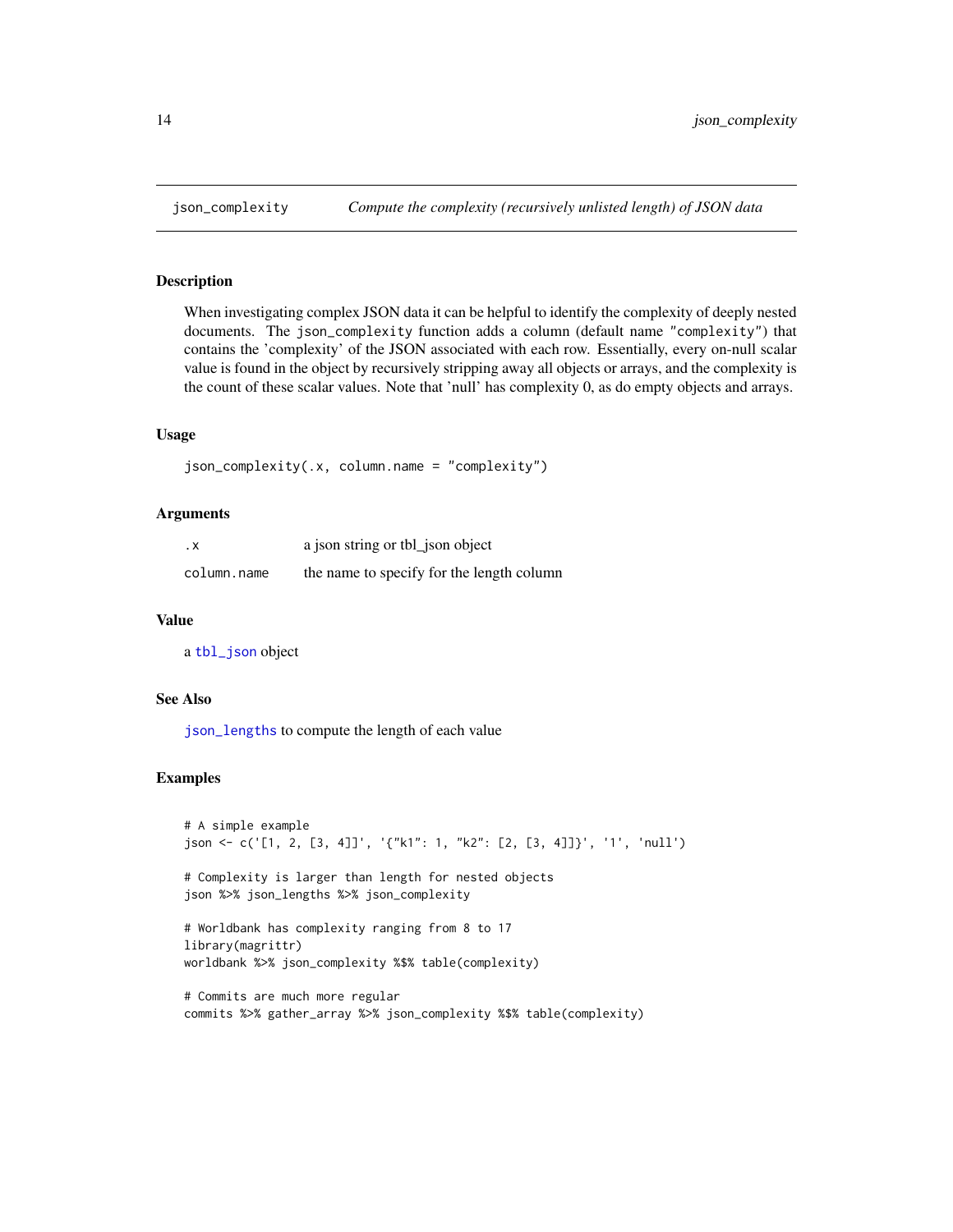<span id="page-14-0"></span>json\_functions *Navigates nested objects to get at names of a specific type, to be used as arguments to* [spread\\_values](#page-23-1)

## <span id="page-14-1"></span>Description

Note that these functions fail if they encounter the incorrect type.

## Usage

```
jstring(..., recursive = FALSE)
jnumber(..., recursive = FALSE)
jlogical(..., recursive = FALSE)
```
## Arguments

| $\cdots$  | a quoted or unquoted sequence of strings designating the object name sequence<br>you wish to follow to find a value                                      |
|-----------|----------------------------------------------------------------------------------------------------------------------------------------------------------|
| recursive | logical indicating whether second level and beyond objects should be extracted.<br>Only works when there exists a single value in the nested json object |

## Value

a function that can operate on parsed JSON data

#### See Also

[spread\\_values](#page-23-1) for using these functions to spread the values of a JSON object into new columns

json\_get *Get JSON from a tbl\_json*

## Description

Extract the raw JSON from a tbl\_json object. This is equivalent to reading the "..JSON" hidden column. But is a helper in case of future behavior changes. This replaces previous behavior, where the raw JSON was stored in an attribute.

#### Usage

json\_get(.data)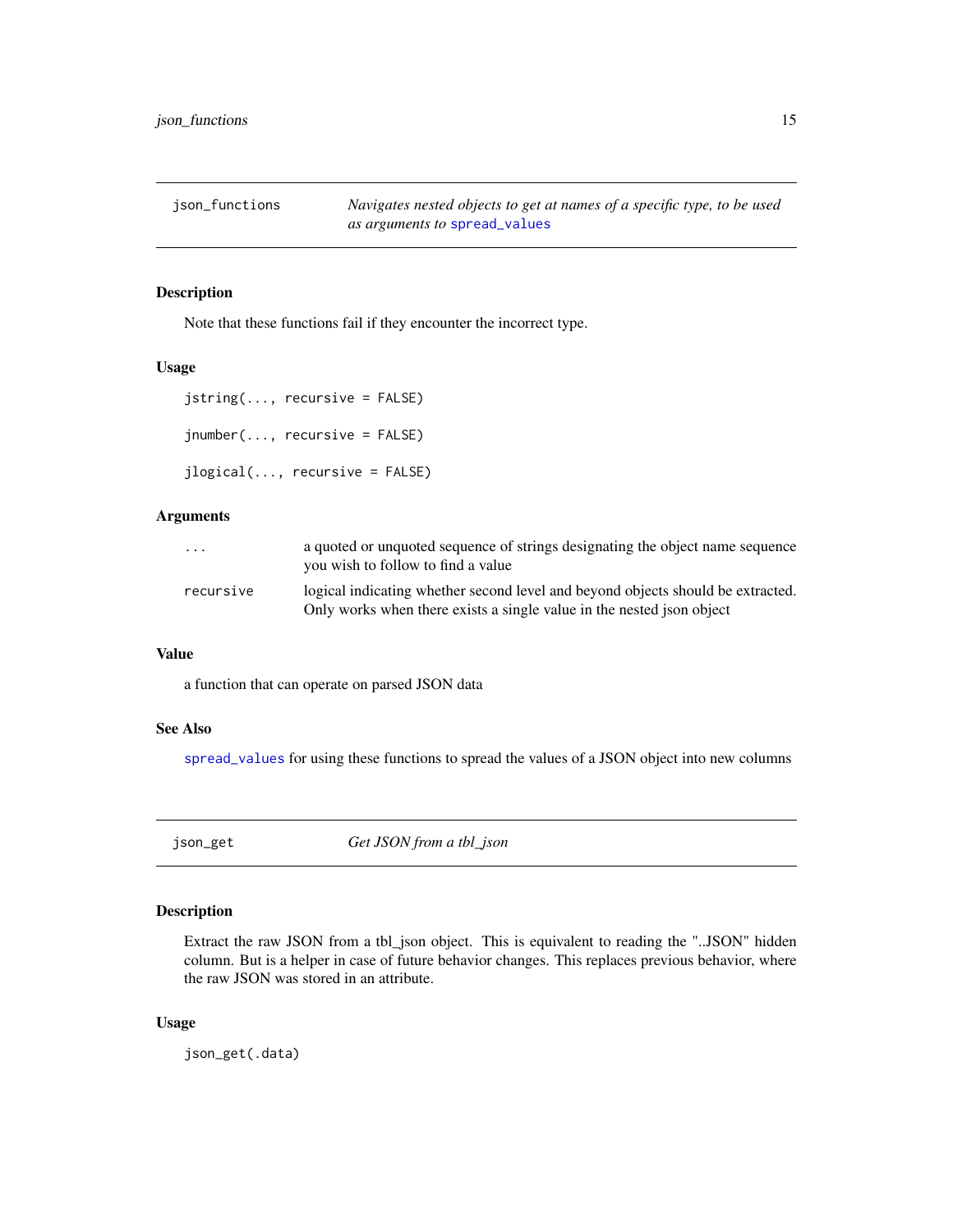## <span id="page-15-0"></span>Arguments

.data A tbl\_json object

## Value

A nested list representing the JSON data

<span id="page-15-1"></span>json\_get\_column *Make the JSON data a persistent column*

## Description

Extract the raw JSON from a tbl\_json object. Store it in a column. WARNING: column name collisions will be overwritten

## Usage

```
json_get_column(.data, column_name = "json")
```
## Arguments

| .data       | A tbl ison object                                                                                |
|-------------|--------------------------------------------------------------------------------------------------|
| column name | Optional. The name of the output column (either as a string or unquoted name).<br>Default "ison" |

#### Value

A tbl\_json object with an added column containing the JSON data

```
tj <- as_tbl_json('{"a": "b"}')
json_get_column(tj, my_json)
```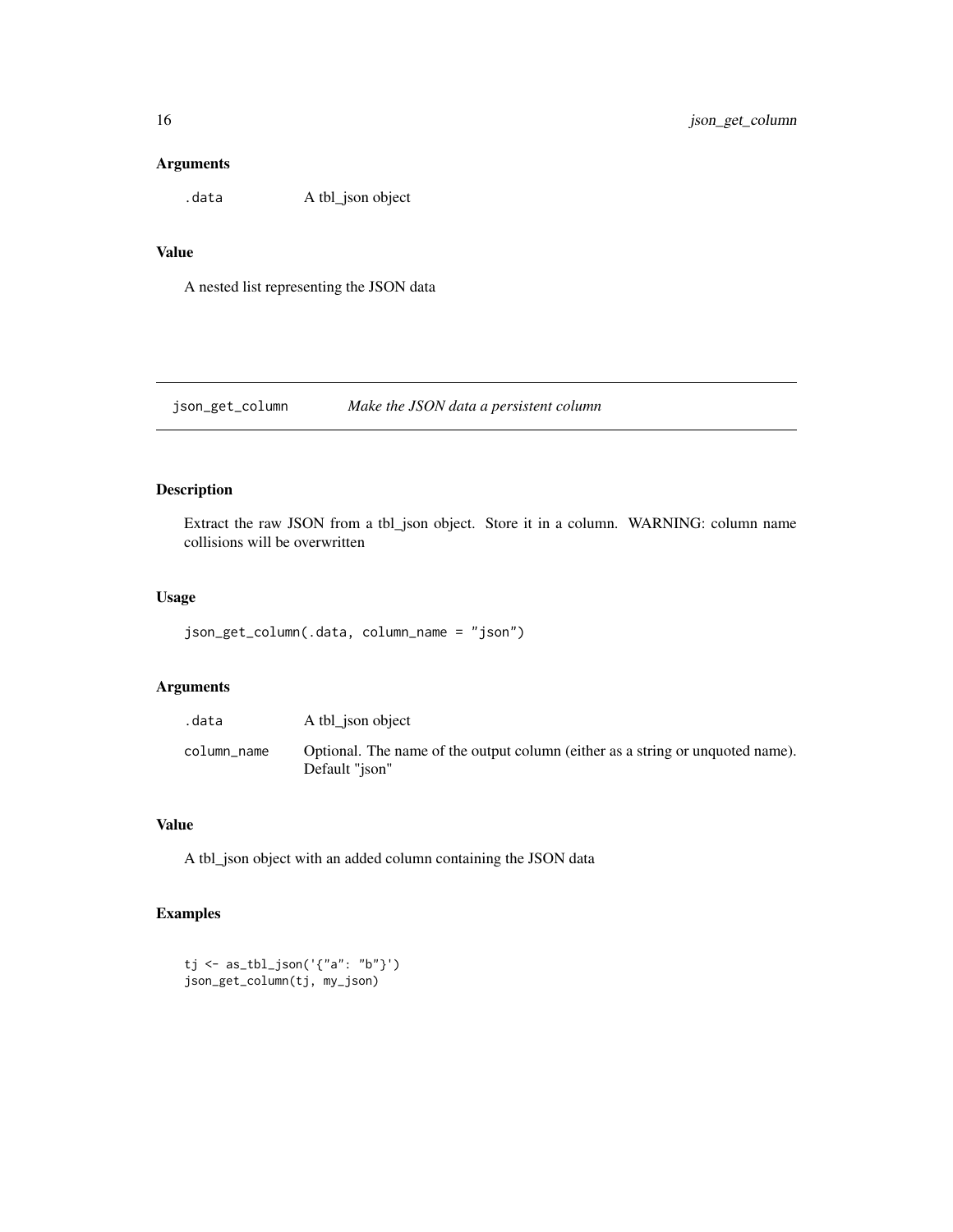<span id="page-16-1"></span><span id="page-16-0"></span>When investigating JSON data it can be helpful to identify the lengths of the JSON objects or arrays, especialy when they are 'ragged' across documents. The json\_lengths function adds a column (default name "length") that contains the 'length' of the JSON associated with each row. For objects, this will be equal to the number of name-value pairs. For arrays, this will be equal to the length of the array. All scalar values will be of length 1, and null will have length 0.

#### Usage

```
json_lengths(.x, column.name = "length")
```
## Arguments

| . х         | a json string or tbl_json object          |
|-------------|-------------------------------------------|
| column.name | the name to specify for the length column |

#### Value

a [tbl\\_json](#page-24-1) object

## See Also

[json\\_complexity](#page-13-1) to compute the recursive length of each value

```
# A simple example
json <- c('[1, 2, 3]', '{"k1": 1, "k2": 2}', '1', 'null')
# Complexity is larger than length for nested objects
json %>% json_lengths
# Worldbank objcts are either length 7 or 8
library(magrittr)
worldbank %>% json_lengths %$% table(length)
# All commits are length 8
commits %>% gather_array %>% json_lengths %$% table(length)
```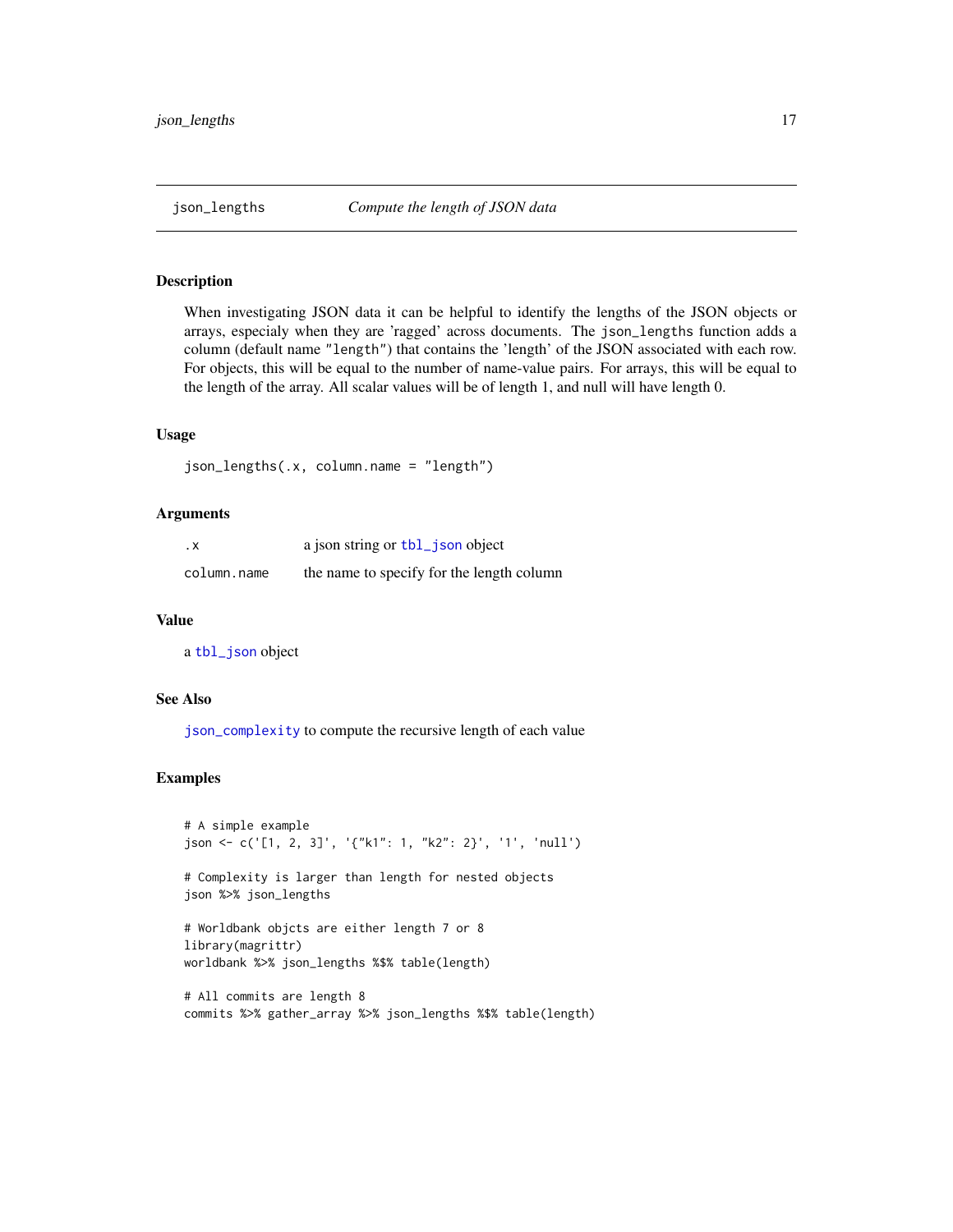<span id="page-17-1"></span><span id="page-17-0"></span>

Returns a JSON document that captures the 'schema' of the collection of document(s) passed in, as a JSON string. The schema collapses complex JSON into a simple form using the following rules:

#### Usage

```
json_schema(.x, type = c("string", "value"))
```
#### Arguments

| . х  | a json string or tbl_json object                                                |
|------|---------------------------------------------------------------------------------|
| type | whether to capture scalar nodes using the string that defines their type (e.g., |
|      | "logical") or as a representative value (e.g., "true")                          |

#### Details

- string -> "string", e.g., "a sentence" -> "string"
- number -> "number", e.g.,  $32000.1$  -> "number"
- true -> "logical", e.g., true -> "logical"
- false -> "logical", e.g., false -> "logical"
- null  $\rightarrow$  "null", e.g., null  $\rightarrow$  "null"
- array  $\geq$  [<type>] e.g., [1, 2]  $\geq$  ["number"]
- object -> "name": <type> e.g., "age": 32 -> "age": "number"

For more complex JSON objects, ties are broken by taking the most complex example (using [json\\_complexity](#page-13-1)), and then by type (using [json\\_types](#page-19-1)).

This means that if a name has varying schema across documents, the most complex schema will be chosen as being representative. Similarly, if the elements of an array vary in schema, the most complex element is chosen, and if arrays vary in schema across documents, the most complex is chosen.

Note that json\_schema can be slow for large JSON document collections, you may want to sample your JSON collection first.

## Value

a character string JSON document that represents the schema of the collection

## See Also

[json\\_structure](#page-18-1) to recursively structure all documents into a single data frame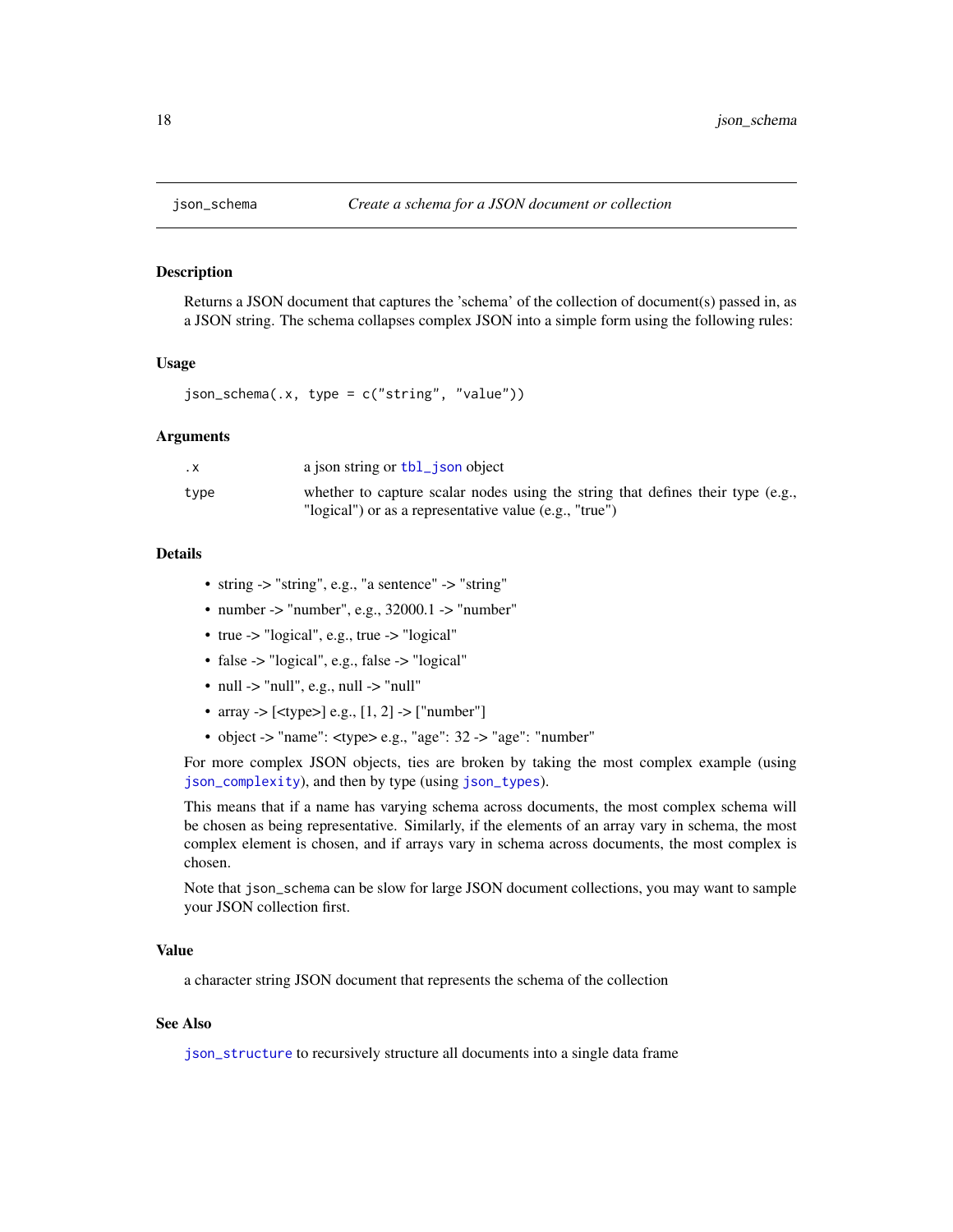## <span id="page-18-0"></span>json\_structure 19

#### Examples

```
# A simple string
'"string"' %>% json_schema %>% writeLines
# A simple object
'{"name": "value"}' %>% json_schema %>% writeLines
# A more complex JSON array
json <- '[{"a": 1}, [1, 2], "a", 1, true, null]'
# Using type = 'string' (default)
json %>% json_schema %>% writeLines
# Using type = 'value' to show a representative value
json %>% json_schema(type = "value") %>% writeLines
# Schema of the first 5 github issues
## Not run:
 library(dplyr)
 issues %>% gather_array %>% slice(1:10) %>%
    json_schema(type = "value") %>% writeLines
## End(Not run)
```
<span id="page-18-1"></span>json\_structure *Recursively structures arbitrary JSON data into a single data frame*

## **Description**

Returns a [tbl\\_json](#page-24-1) object where each row corresponds to a leaf in the JSON structure. The first row corresponds to the JSON document as a whole. If the document is a scalar value (JSON string, number, logical or null), then there will only be 1 row. If instead it is an object or an array, then subsequent rows will recursively correspond to the elements (and their children) of the object or array.

#### Usage

```
json_structure(.x)
```
#### Arguments

.x a json string or tbl\_json object

#### Details

The columns in the [tbl\\_json](#page-24-1) returend are defined as

• document.id 1L if .x is a single JSON string, otherwise the index of .x.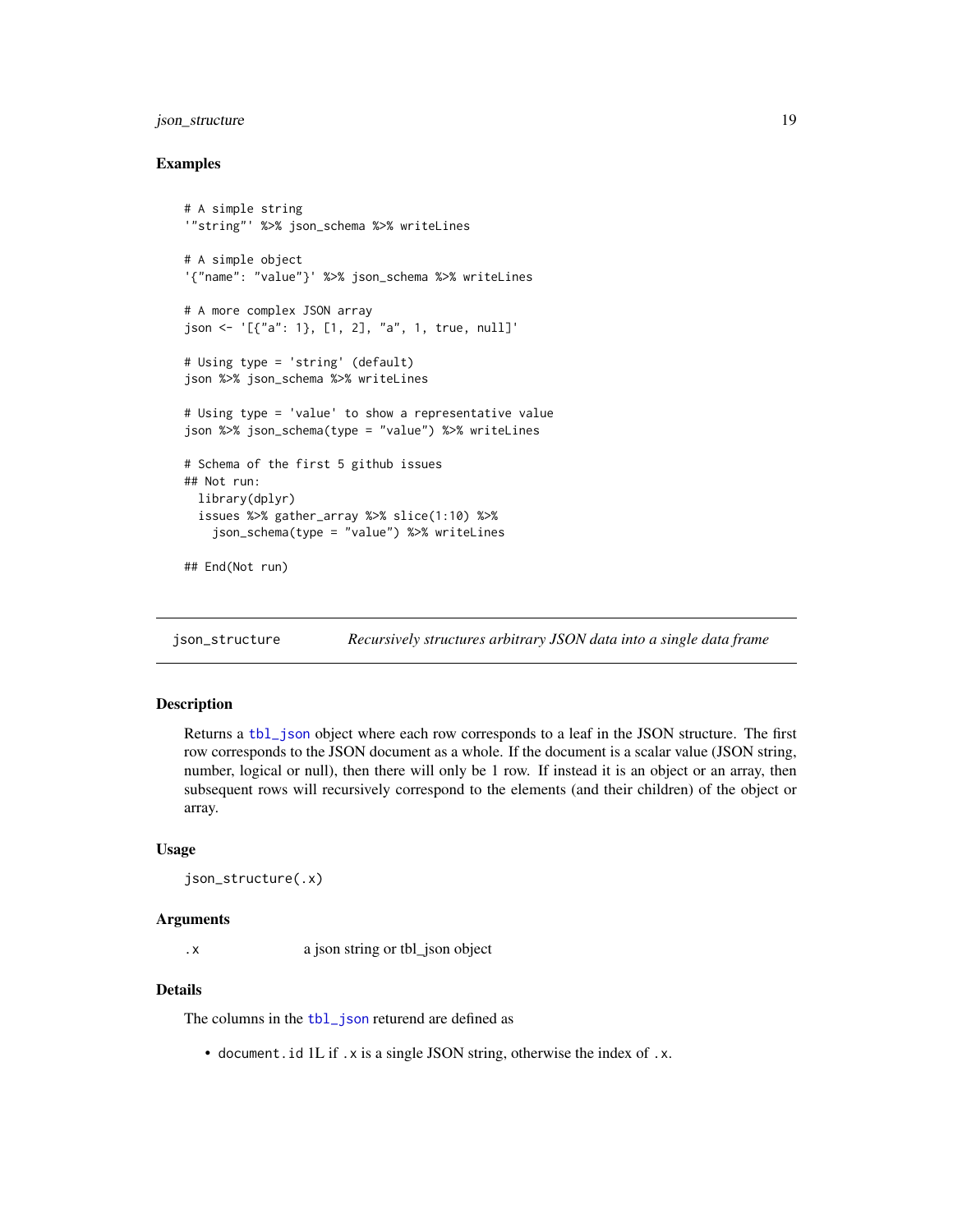- <span id="page-19-0"></span>• parent.id the string identifier of the parent node for this child.
- level what level of the hierarchy this child resides at, starting at  $\emptyset$ L for the root and incrementing for each level of nested array or object.
- index what index of the parent object / array this child resides at (from gather\_array for arrays).
- child.id a unique ID for this leaf in this document, represented as <parent>.<index> where <parent> is the ID for the parent and <index> is this index.
- seq the sequence of names / indices that led to this child (parents that are arrays are excluded) as a list, where character strings denote objects and integers denote array positions
- name if this is the value of an object, what was the name that it is listed under (from [gather\\_object](#page-9-1)).
- type the type of this object (from [json\\_types](#page-19-1)).
- length the length of this object (from [json\\_lengths](#page-16-1)).

#### Value

a [tbl\\_json](#page-24-1) object

#### See Also

[json\\_schema](#page-17-1) to create a schema for a JSON document or collection

#### Examples

```
# A simple string
'"string"' %>% json_structure
# A simple object
'{"name": "value"}' %>% json_structure
# A complex array
'[{"a": 1}, [1, 2], "a", 1, true, null]' %>% json_structure
# A sample of structure rows from a company
library(dplyr)
companies[1] %>% json_structure %>% sample_n(5)
```
<span id="page-19-1"></span>json\_types *Add a column that tells the 'type' of the JSON data*

#### Description

The function json\_types inspects the JSON associated with each row of the [tbl\\_json](#page-24-1) object, and adds a new column ("type" by default) that identifies the type according to the JSON standard at <http://json.org/>.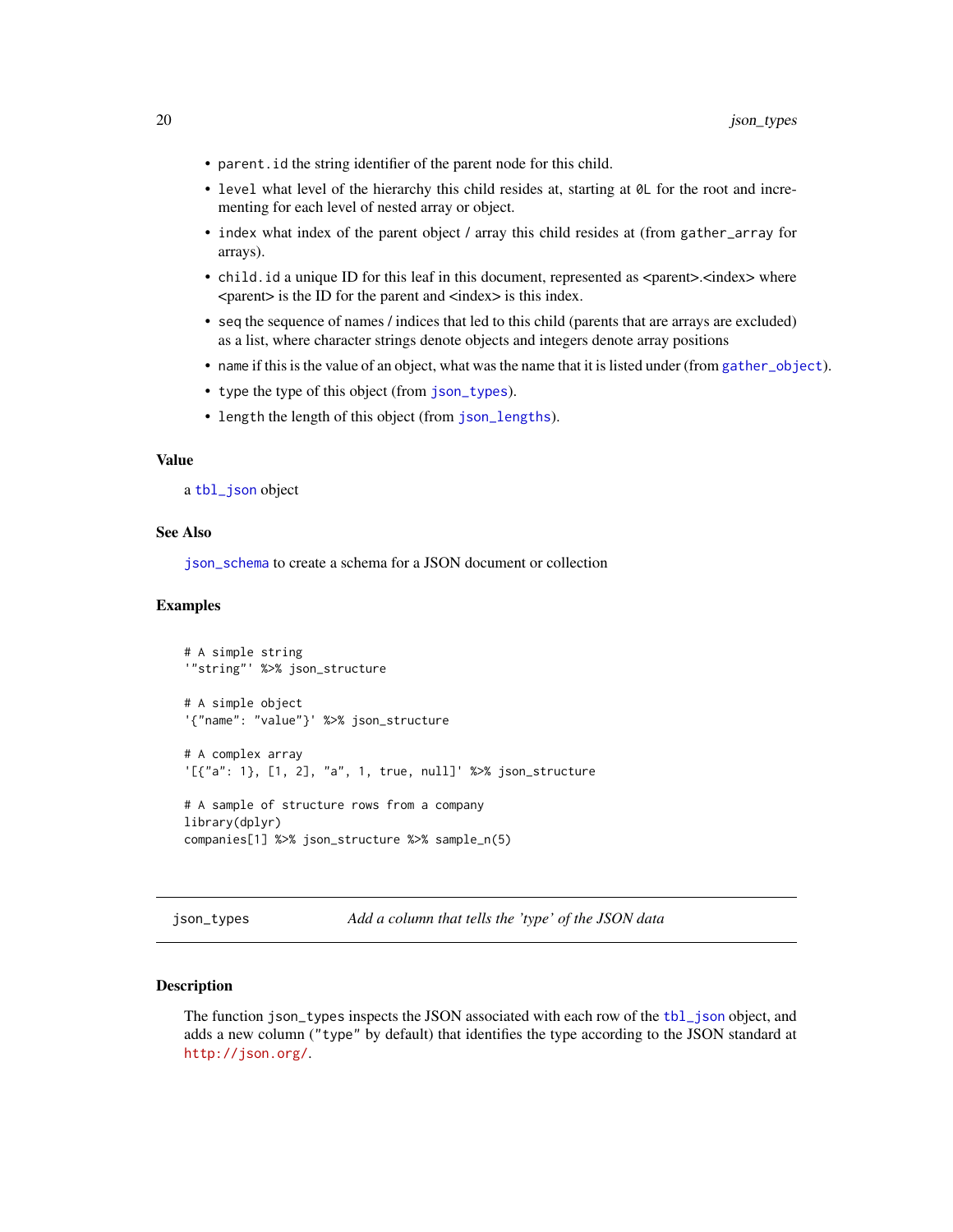## <span id="page-20-0"></span>print.tbl\_json 21

## Usage

json\_types(.x, column.name = "type")

#### Arguments

| . х         | a json string or tbl_json object        |
|-------------|-----------------------------------------|
| column.name | the name to specify for the type column |

## Details

This is particularly useful for inspecting your JSON data types, and can often follows after [gather\\_array](#page-8-1), [gather\\_object](#page-9-1) or [enter\\_object](#page-6-1) to inspect the types of the elements of JSON objects or arrays.

## Value

a [tbl\\_json](#page-24-1) object

## Examples

```
# A simple example
c('{"a": 1}', '[1, 2]', '"a"', '1', 'true', 'null') %>% json_types
# Type distribution in the first 10 companies
library(dplyr)
companies[1:10] %>% gather_object %>% json_types %>% count(type)
```
print.tbl\_json *Print a tbl\_json object*

## Description

Print a tbl\_json object

#### Usage

```
## S3 method for class 'tbl_json'
print(x, ..., json.n = 20, json.width = 15)
```
## Arguments

| x                       | a tbl_json object                          |
|-------------------------|--------------------------------------------|
| $\cdot$ $\cdot$ $\cdot$ | other arguments into print. tbl_df         |
| ison.n                  | number of json records to add () otherwise |
| json.width              | number of json characters to print         |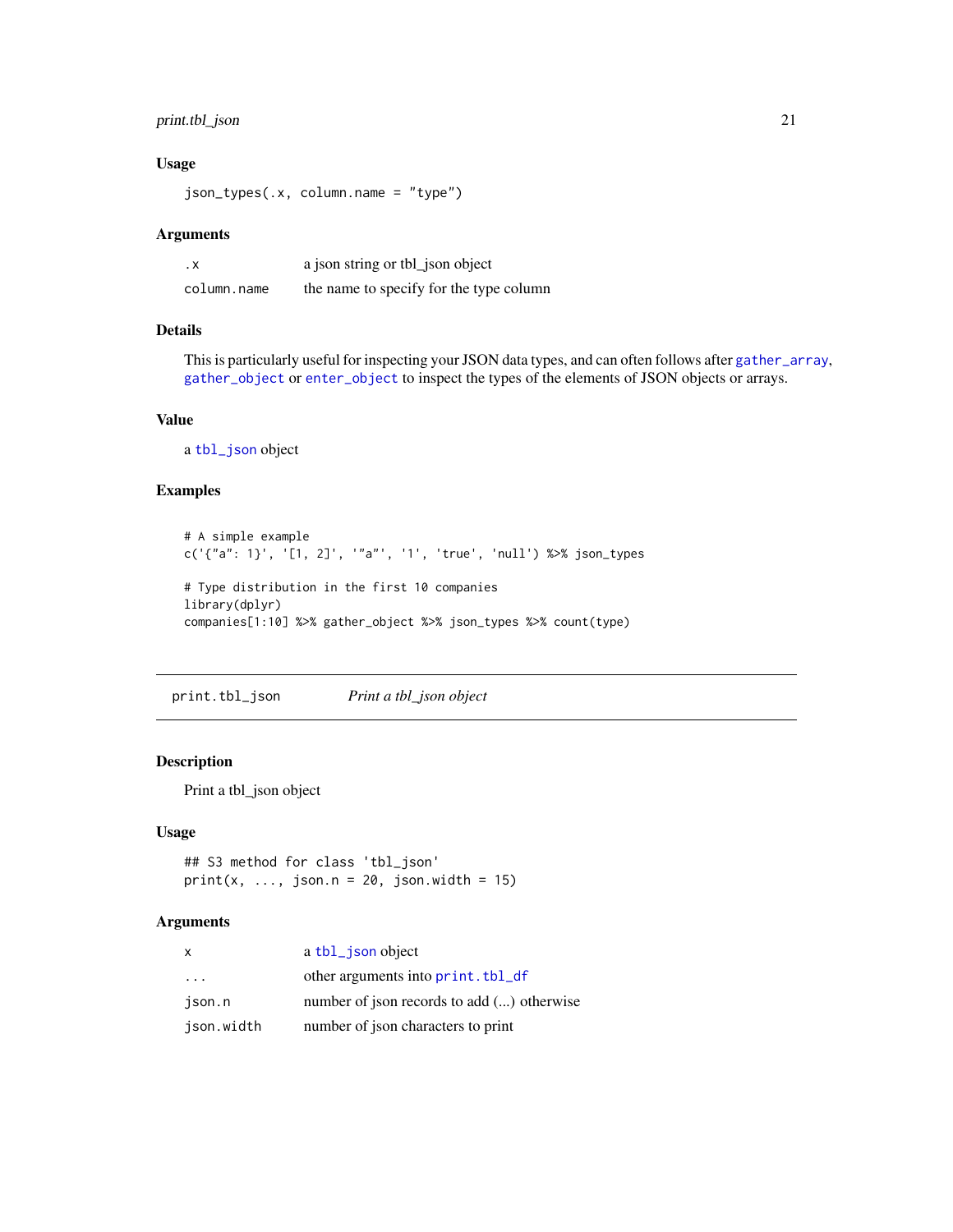<span id="page-21-0"></span>

Bind two tbl\_json objects together and preserve JSON attribute

## Usage

rbind\_tbl\_json(x, y)

## Arguments

| X            | a tbl_json object |
|--------------|-------------------|
| $\mathsf{V}$ | a tbl_json_object |

#### Value

x and y row-binded together with appropriate JSON attribute

| read_json | Reads JSON from an input uri (file, url, ) and returns a tbl_json |
|-----------|-------------------------------------------------------------------|
|           | object                                                            |

## Description

Reads JSON from an input uri (file, url, ...) and returns a [tbl\\_json](#page-24-1) object

## Usage

```
read_json(path, format = c("json", "jsonl", "infer"))
```
## Arguments

| path   | to some ison data                                                                                                                                                                                    |
|--------|------------------------------------------------------------------------------------------------------------------------------------------------------------------------------------------------------|
| format | If "json", process the data like one large JSON record. If "json1", process the<br>data one JSON record per line (json lines format). If "infer", the format is the<br>suffix of the given filepath. |

## Value

a [tbl\\_json](#page-24-1) object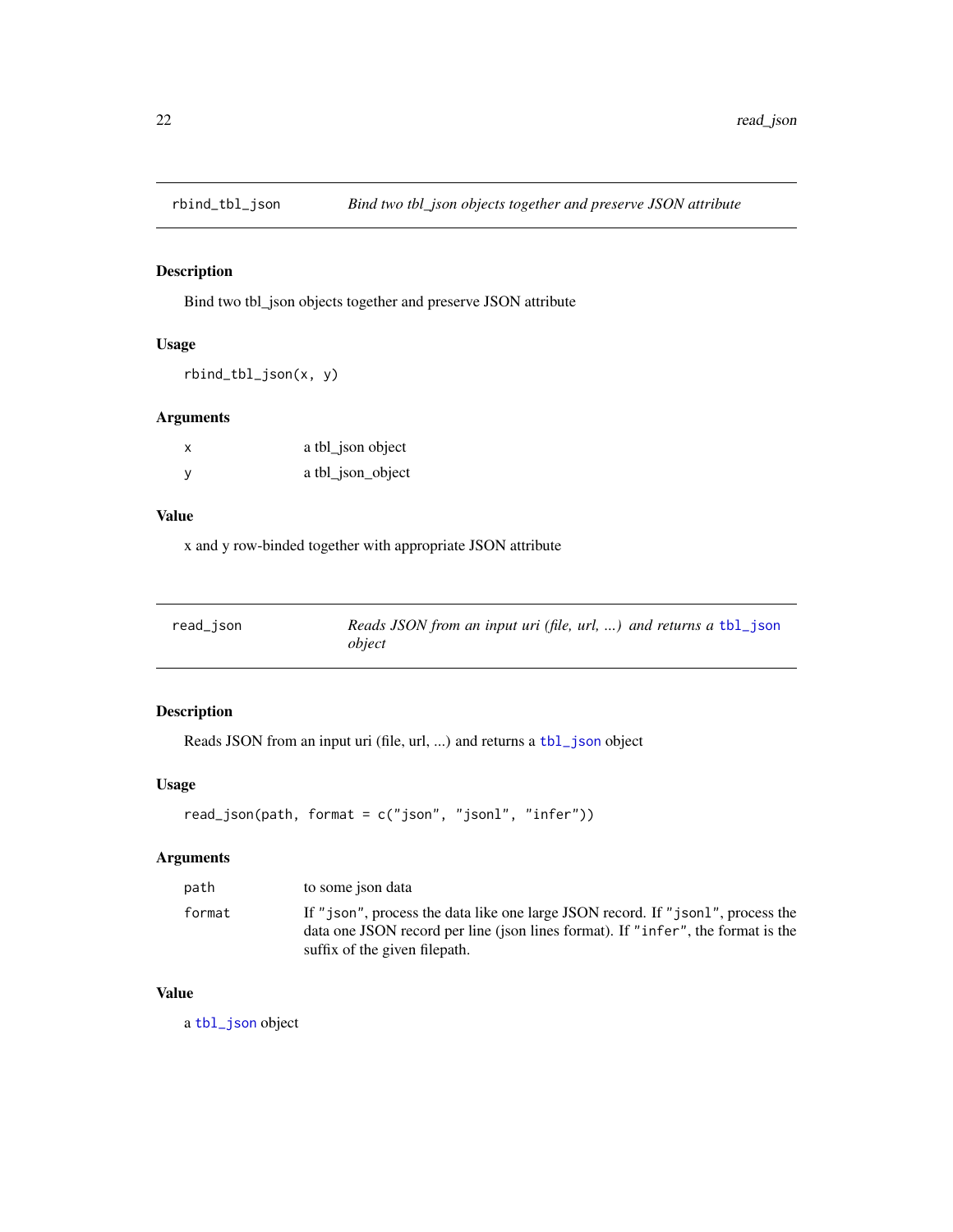<span id="page-22-1"></span><span id="page-22-0"></span>Like the [spread](#page-0-0) function in tidyr but for JSON, this function spreads out any JSON objects that are scalars into new columns. If objects are nested, then the recursive flag will expand scalar values of nested objects out with a compound column name based on the sequences of nested object names concatenated with the sep character.

#### Usage

 $spread\_all(x, recursive = TRUE, sep = ".")$ 

#### Arguments

| . х       | a json string or tbl_json object                                      |
|-----------|-----------------------------------------------------------------------|
| recursive | whether or not to recursively spread nested objects                   |
| sep       | character used to separate nested object names when resursive is TRUE |

## Details

Note that arrays are ignored by this function, use [gather\\_array](#page-8-1) to gather the array first, and then use spread\_all if the array contains objects or use one of the [append\\_values](#page-2-1) functions to capture the array values if they are scalars.

Note that scalar JSON values (e.g., a JSON string like '1') are also ignored, as they have no names to create column names with.

The order of columns is determined by the order they are encountered in the JSON document, with nested objects placed at the end.

If an objects have name-value pairs with names that are duplicates, then ".n" is appended for n incrementing from 2 on to ensure that columns are unique. This also happens if .x already has a column with the name of a name-value pair.

This function does not change the value of the JSON attribute of the [tbl\\_json](#page-24-1) object in any way.

## Value

a [tbl\\_json](#page-24-1) object

#### See Also

[spread\\_values](#page-23-1) to specific which specific values to spread along with their types, [spread](#page-0-0) for spreading data frames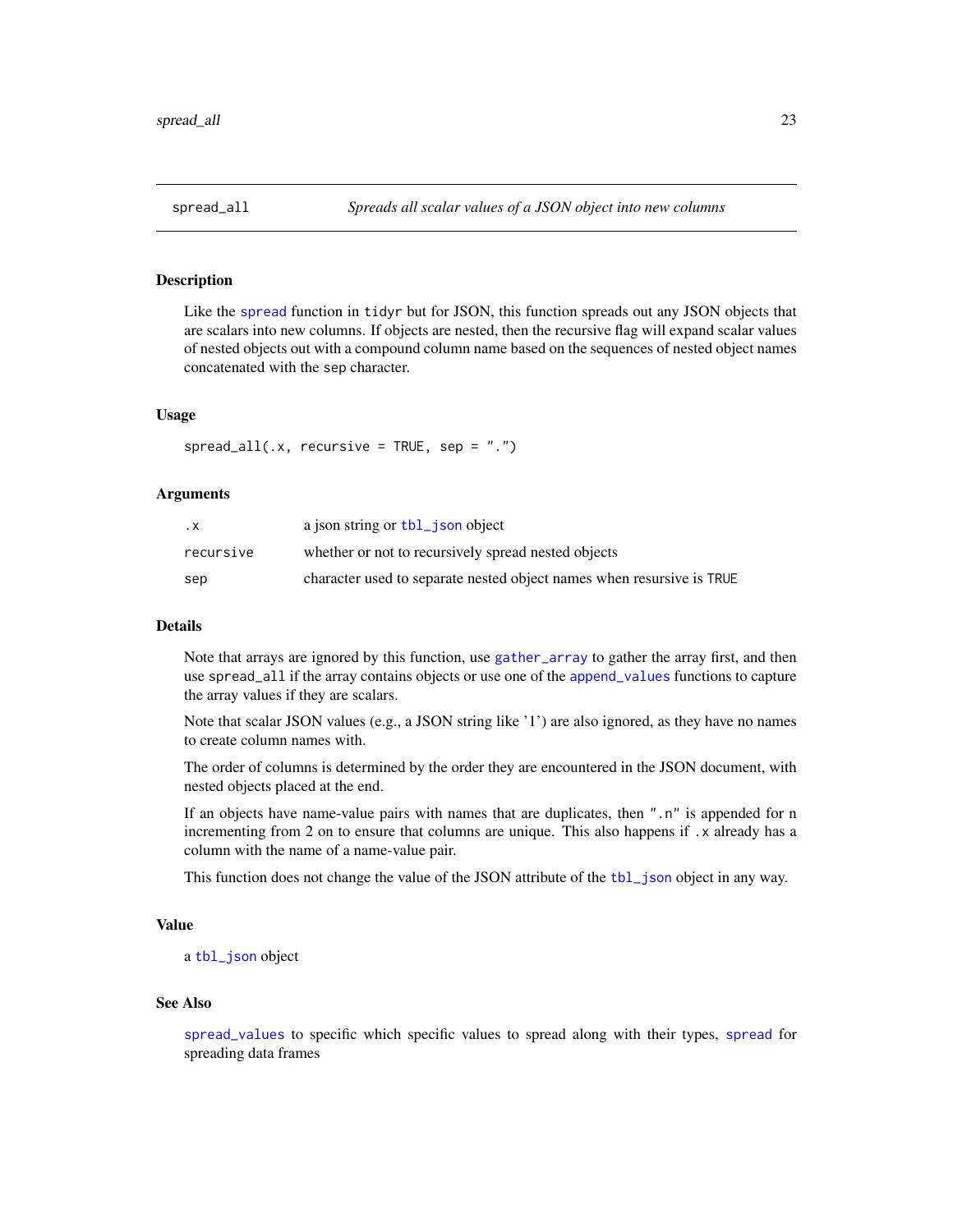## Examples

```
# A simple example
json <- c('{"a": "x", "b": 1, "c": true}',
          '{"a": "y", "c": false}',
          '{"a": null, "d": "z"}')
json %>% spread_all
# A more complex example
worldbank %>% spread_all
## Not run:
 # Resolving duplicate column names
 json <- '{"a": "x", "a": "y"}'
 json %>% spread_all
## End(Not run)
```
<span id="page-23-1"></span>spread\_values *Spreads specific scalar values of a JSON object into new columns*

#### Description

The spread\_values function lets you extract extract specific values from (potentiall nested) JSON objects. spread\_values takes [jstring](#page-14-1), [jnumber](#page-14-1) or [jlogical](#page-14-1) named function calls as arguments in order to specify the type of the data that should be captured at each desired name-value pair location. These values can be of varying types at varying depths.

## Usage

spread\_values(.x, ...)

#### **Arguments**

| $\cdot$ X | a ison string or tbl ison object                                                                                                                             |
|-----------|--------------------------------------------------------------------------------------------------------------------------------------------------------------|
| $\cdot$   | column = value pairs where column will be the column name created and value<br>must be a call to jstring, jnumber or jlogical specifying the path to get the |
|           | value (and the type implicit in the function name)                                                                                                           |

#### Details

Note that [jstring](#page-14-1), [jnumber](#page-14-1) and [jlogical](#page-14-1) will fail if they encounter the incorrect type in any document.

The advantage of spread\_values over [spread\\_all](#page-22-1) is that you are guaranteed to get a consistent data frame structure (columns and types) out of any spread\_values call. [spread\\_all](#page-22-1) requires less typing, but because it infers the columns and their types from the JSON, it is less suitable when programming.

<span id="page-23-0"></span>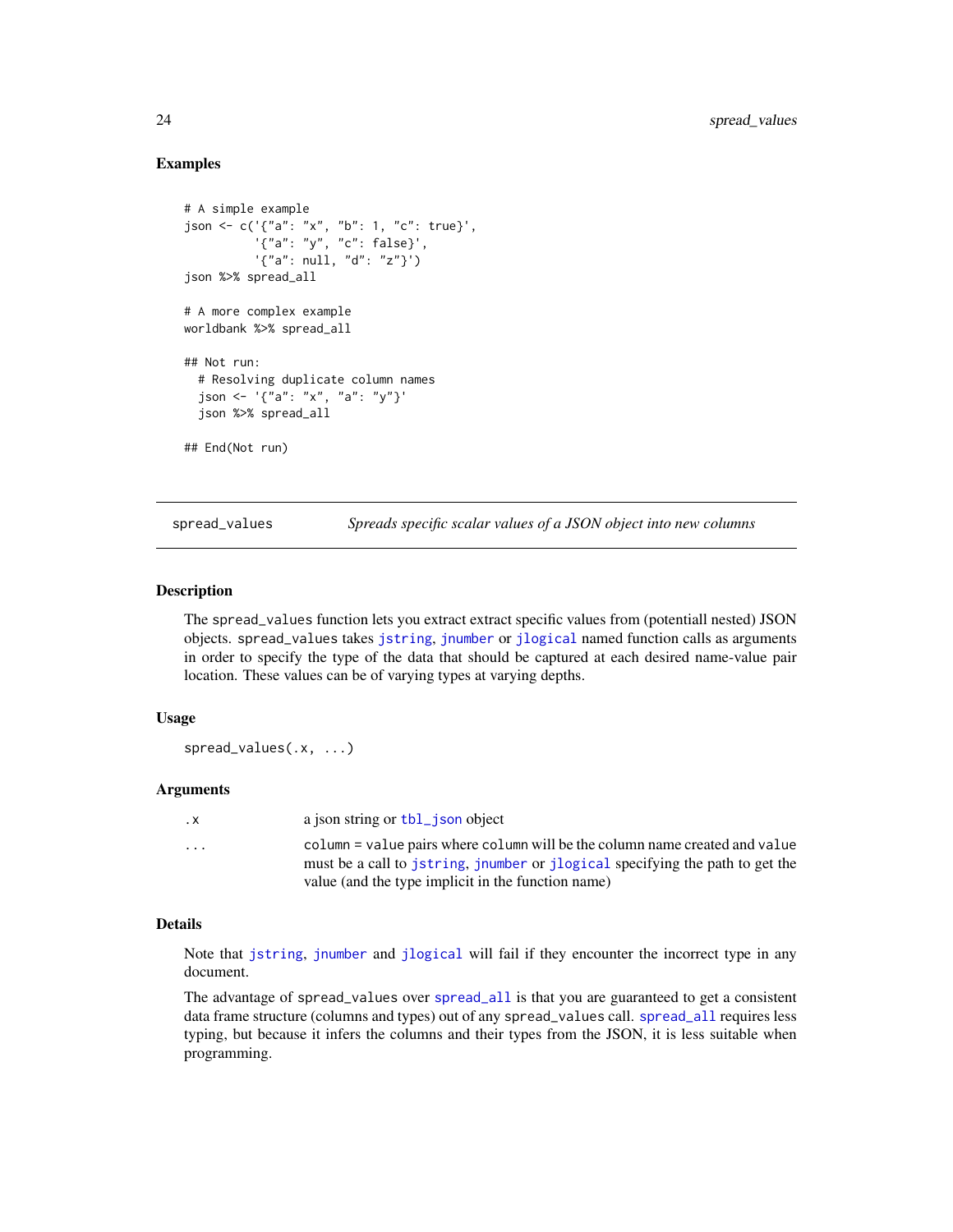#### <span id="page-24-0"></span>tbl\_json 25

## Value

a [tbl\\_json](#page-24-1) object

## See Also

[spread\\_all](#page-22-1) for spreading all values, [spread](#page-0-0) for spreading data frames, [jstring](#page-14-1), [jnumber](#page-14-1), [jlogical](#page-14-1) for accessing specific names

#### Examples

```
# A simple example
json <- '{"name": {"first": "Bob", "last": "Jones"}, "age": 32}'
# Using spread_values
json %>%
 spread_values(
   first.name = jstring(name, first),
   last.name = jstring(name, last),
   age = jnumber(age))
# Another document, this time with a middle name (and no age)
json2 <- '{"name": {"first": "Ann", "middle": "A", "last": "Smith"}}'
# spread_values still gives the same column structure
c(json, json2) %>%
 spread_values(
   first.name = jstring(name, first),
   last.name = jstring(name, last),
   age = jnumber(age)
 \lambda# whereas spread_all adds a new column
json %>% spread_all
c(json, json2) %>% spread_all
```
<span id="page-24-1"></span>tbl\_json *Combines structured JSON (as a data.frame) with remaining JSON*

#### Description

Constructs a tbl\_json object, for further downstream manipulation by other tidyjson functions. Methods exist to convert JSON stored in character strings without any other associated data, as a separate character string and associated data frame, or as a single data frame with a specified character string JSON column.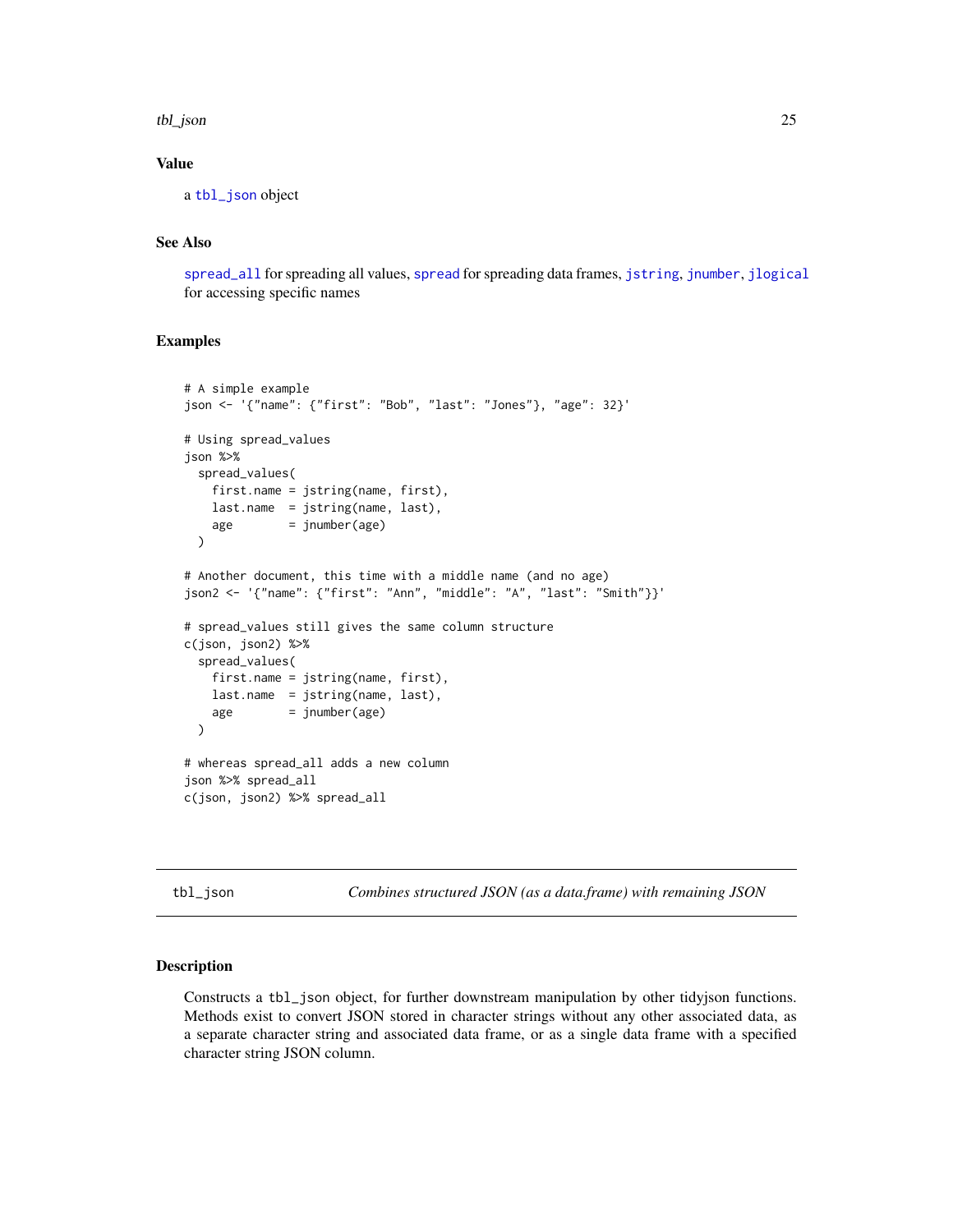#### <span id="page-25-0"></span>Usage

```
tbl_json(df, json.list, drop.null.json = FALSE, ..., .column_order = NULL)
as.tbl_json(.x, ...)as_tbl_json(.x, ...)## S3 method for class 'tbl_json'
as.tbl_json(.x, ...)## S3 method for class 'character'
as.tbl_json(.x, ...)## S3 method for class 'list'
as.tbl\_json(.x, ...)## S3 method for class 'data.frame'
as.tbl_json(.x, json.column, ...)
```
is.tbl\_json(.x)

## Arguments

| df                | data.frame                                                           |
|-------------------|----------------------------------------------------------------------|
| ison.list         | list of json lists parsed with from JSON                             |
|                   | drop.null.json drop NULL json entries from df and json.list          |
| $\cdot\cdot\cdot$ | other arguments                                                      |
| .column_order     | Experimental argument to preserve column order for the hidden column |
| . х               | an object to convert into a tbl_json object                          |
| json.column       | the name of the json column of data in $x$ , if $x$ is a data frame  |

## Details

Most tidyjson functions accept a tbl\_json object as the first argument, and return a tbl\_json object unless otherwise specified. tidyjson functions will attempt to convert an object that isn't a tbl\_json object first, and so explicit construction of tidyjson objects is rarely needed.

tbl\_json objects consist of a data frame along with it's associated JSON, where each row of the data frame corresponds to a single JSON document. The JSON is stored in a "JSON" attribute.

Note that json.list must have the same length as nrow(df), and if json.list has any NULL elements, the corresponding rows will be removed from df. Also note that "..JSON" is a reserved column name used internally for filtering tbl\_json objects, and so is not allowed in the names of df.

#### Value

a [tbl\\_json](#page-24-1) object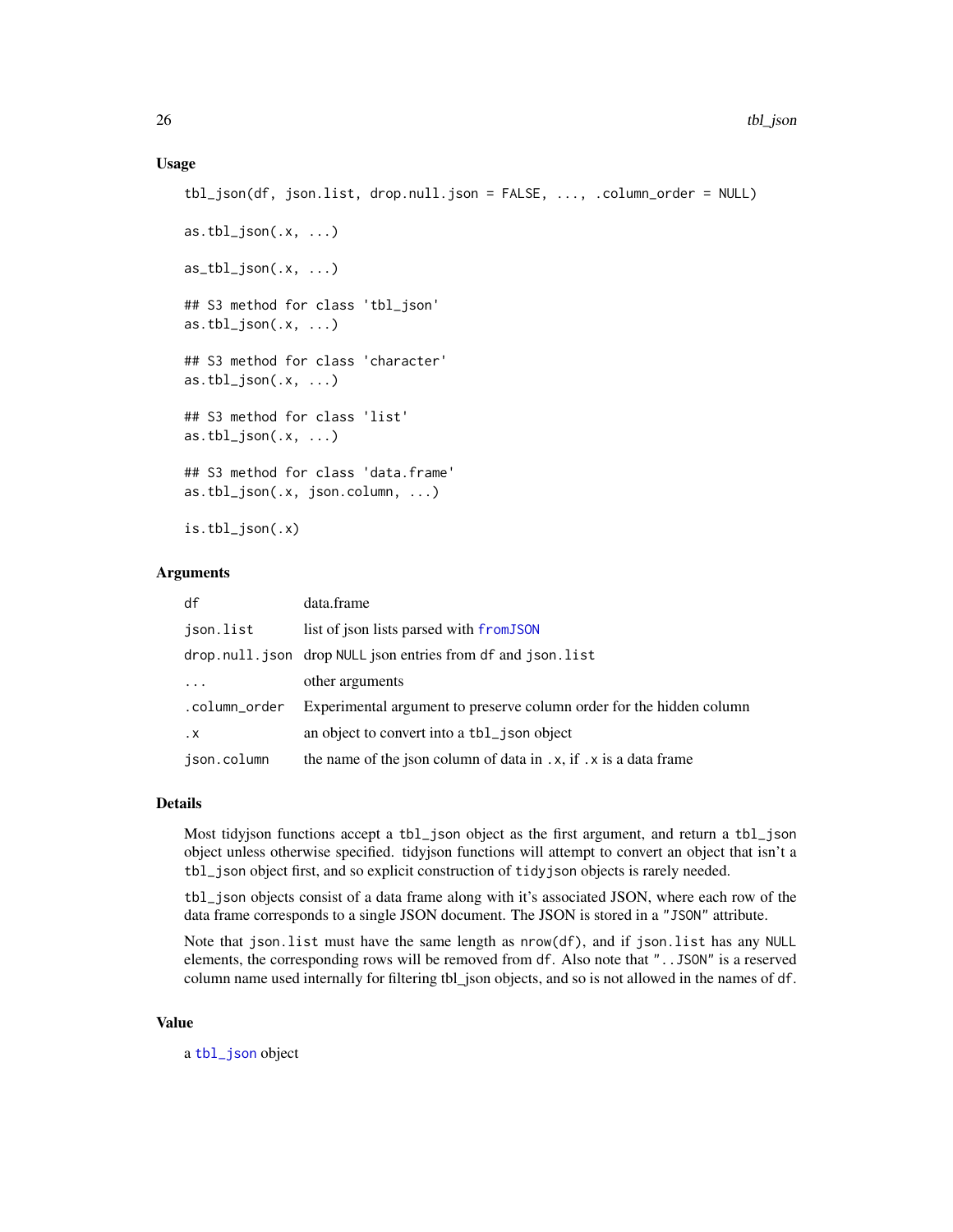#### <span id="page-26-0"></span>tidyjson 27

## See Also

read\_json for reading json from files

#### Examples

```
# Construct a tbl_json object using a charater string of JSON
json <- '{"animal": "cat", "count": 2}'
json %>% as.tbl_json
# access the "JSON" argument
json %>% as.tbl_json %>% attr("JSON")
# Construct a tbl_json object using multiple documents
json <- c('{"animal": "cat", "count": 2}', '{"animal": "parrot", "count": 1}')
json %>% as.tbl_json
# Construct a tbl_json object from a data.frame with a JSON colum
library(tibble)
farms <- tribble(
  ~farm, ~animals,
  1L, '[{"animal": "pig", "count": 50}, {"animal": "cow", "count": 10}]',
  2L, '[{"animal": "chicken", "count": 20}]'
)
farms %>% as.tbl_json(json.column = "animals")
# tidy the farms
farms %>% as.tbl_json(json.column = "animals") %>%
  gather_array %>% spread_all
```
tidyjson *tidyjson*

#### Description

The tidyjson package provides tools to turn complex JSON data into tidy tibbles and data frames.

worldbank *Projects funded by the World Bank*

#### Description

From: http://jsonstudio.com/resources/

#### Usage

worldbank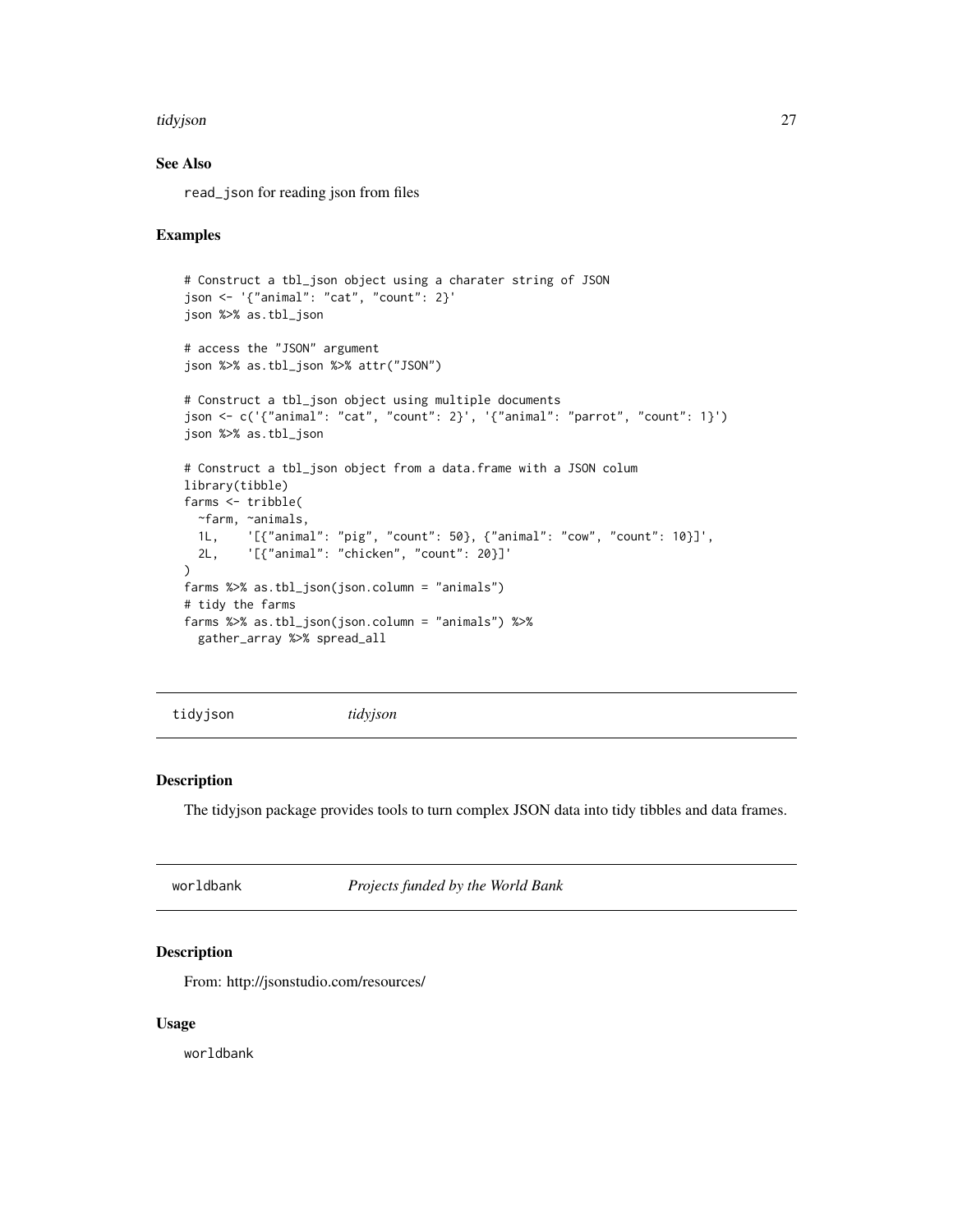## Format

JSON

## Examples

```
## Not run:
library(dplyr)
# worldbank is a 500 length character vector of JSON
length(worldbank)
# Let's look at top level values
worldbank %>% spread_all %>% glimpse
# Are there any arrays?
worldbank %>% gather_object %>% json_types %>% count(name, type)
# Get the top 10 sectors by funded project in Africa
wb_sectors <- worldbank %>% # 500 Projects funded by the world bank
 spread_all %>%
 select(project_name, regionname) %>%
 enter_object(majorsector_percent) %>% # Enter the 'sector' object
 gather_array("sector.index") %>% # Gather the array
 spread_values(sector = jstring(Name)) # Spread the sector name
# Examine the structured data
wb_sectors %>% glimpse
# Get the top 10 sectors by funded project in Africa
wb_sectors %>%
 filter(regionname == "Africa") %>% # Filter to just Africa
 count(sector) %>% # Count by sector
 array(desc(n)) %\geq% # Arrange descending
 top_n(10) # Take the top 10
## End(Not run)
```
[.tbl\_json *Extract subsets of a tbl\_json object (not replace)*

#### Description

Extends '[.data.frame' to work with tbl\_json objects, so that row filtering of the underlying data.frame also filters the associated JSON.

#### Usage

```
## S3 method for class 'tbl_json'
.x[i, j, drop = FALSE]
```
<span id="page-27-0"></span>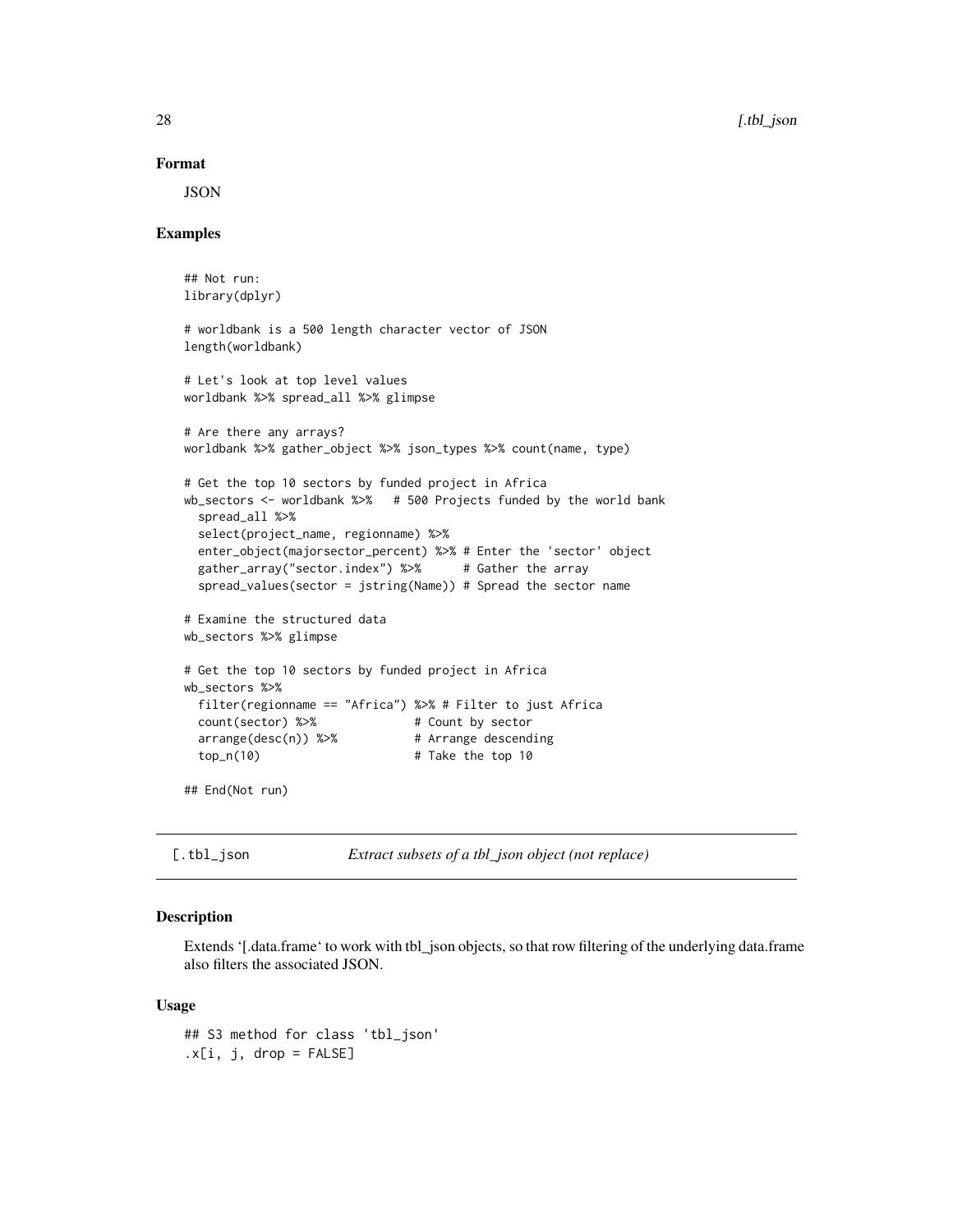#### <span id="page-28-0"></span>[.tbl\_json 29

## Arguments

| . x  | a tbl_json object                  |
|------|------------------------------------|
|      | row elements to extract            |
| i    | column elements to extract         |
| drop | whether or not to simplify results |

## Value

a [tbl\\_json](#page-24-1) object